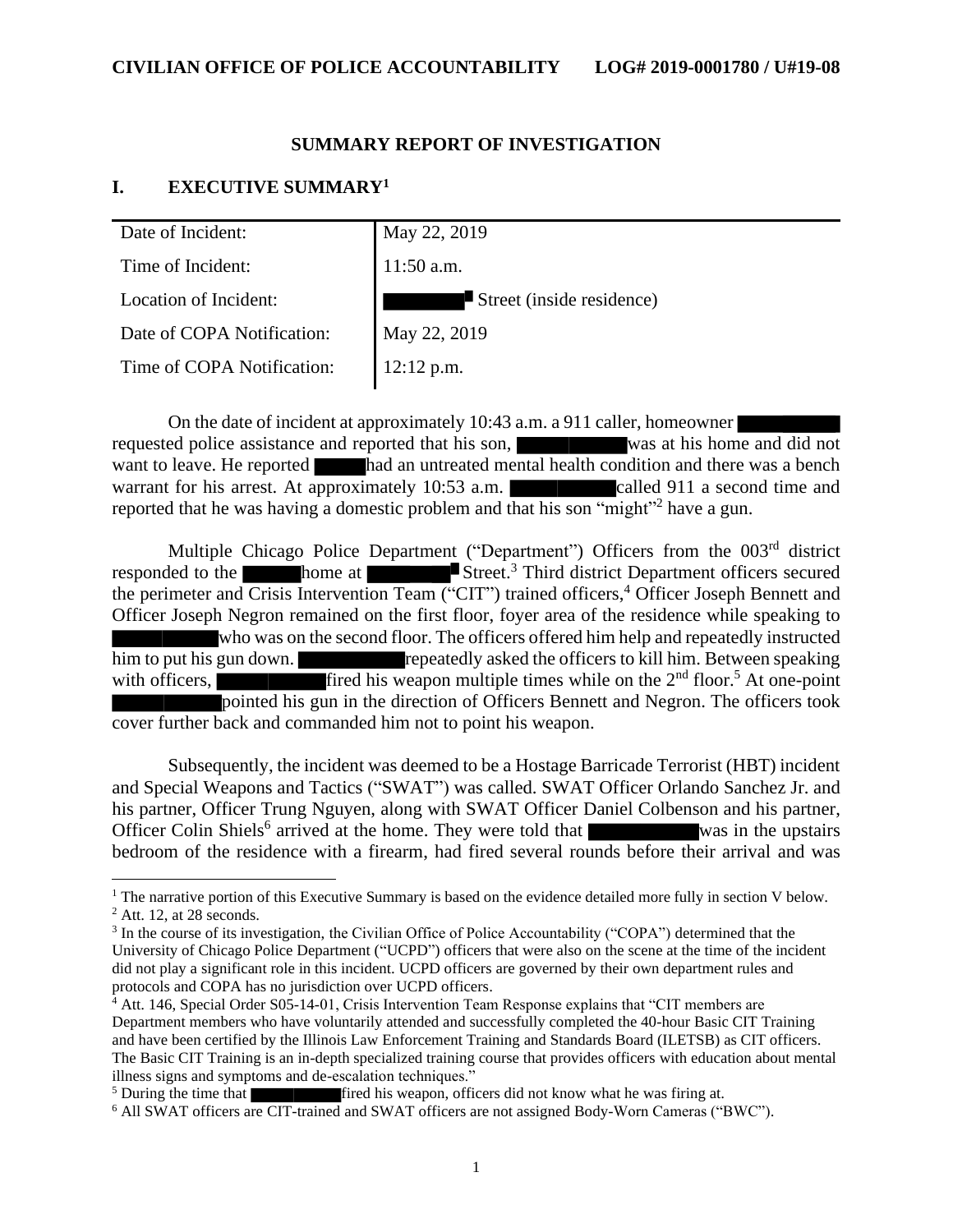going down to the first floor. Officer Sanchez positioned himself at the bottom of the stairwell leading up to the second-floor bedrooms. Officer Colbenson cleared the residence and then positioned himself next to Officer Sanchez. Officer Sanchez engaged in conversation with

including offering him help, as well as instructing him to put his gun down. Shortly thereafter, Officers Sanchez and Colbenson observed a partial view of from the top of the stairwell landing. was holding his firearm and at times pointing it in their direction while he was speaking to them. Officer Sanchez responded by recessing and repositioning himself. Immediately before Officers Colbenson and Sanchez fired their weapons, exposed his body further out from the top of the stairwell while directly pointing his firearm in the direction of Officers Sanchez and Colbenson.

In response to these movements, Officer Sanchez fired his weapon at five  $(5)$  times and Officer Colbenson fired his weapon at two  $(2)$  times. fell onto the top landing area of the stairwell and his black semi-automatic pistol landed on one of the top steps near his body. Officers Sanchez and Colbenson then proceeded to the second floor of the residence to clear the area. SWAT medic, Officer Brian Bardsley Jr., who was inside the residence near the kitchen area when shots were fired, rendered medical aid to An ambulance was called, and was transported to the University of Chicago Hospital where he was pronounced deceased. sustained eight (8) gunshot wounds.<sup>7</sup>

COPA initiated this investigation on May 22, 2019. The investigation consisted of interviewing involved Department officers, witness Department officers, <sup>8</sup>  $\blacksquare^8$  analysis of physical evidence, digital evidence, documentary evidence, and all other evidence. As a result of its investigation, COPA finds that a preponderance of the evidence demonstrates that Officer Sanchez' and Officer Colbenson's use of deadly force was objectively reasonable under the totality of the circumstances. Throughout the course of the investigation, COPA learned that Officer Colbenson was in violation of administrative department policies, which have been addressed through allegations and findings as discussed more fully below.

## **II. INVOLVED PARTIES**

| Involved Officer #1: | SANCHEZ Jr., Orlando; Star #19244, Employee ID<br>, Date of Appointment: December 2, 1996; Chicago<br>#<br>Police Officer; Unit 353 (SWAT); Date of Birth:<br>, 1972; Hispanic male. |
|----------------------|--------------------------------------------------------------------------------------------------------------------------------------------------------------------------------------|
| Involved Officer #2: | COLBENSON, Daniel S.; Star #16857, Employee ID<br>; Date of Appointment: August 25, 2003; Chicago<br>#<br>Police Officer; Unit 353 (SWAT); Date of Birth:<br>, 1970; White male.     |

 $^7$  The medical examiner ("ME") office reported that some of the gunshot wounds were deemed superficial in that they perforated the skin and those superficial gunshot wounds did not cause the death of Refer to the ME report under Att. #79.

<sup>8</sup> <sup>8</sup><br>events surrounding the incident, including seeing<br>with a gun. There were no other civilian witnesses with a gun. There were no other civilian witnesses as this incident took place inside of the residence that responding officers had previously cleared.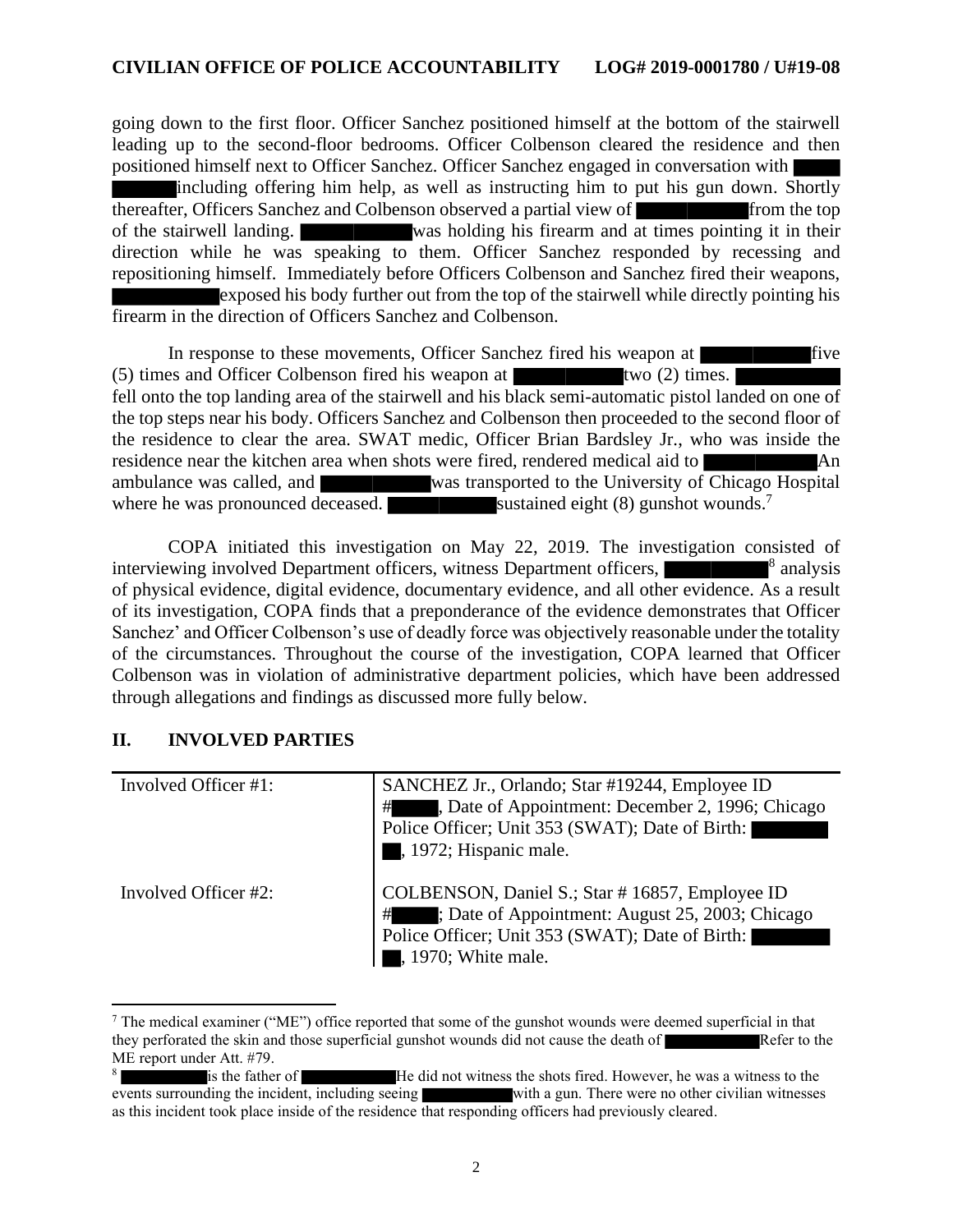| Involved Individual #1: | 1996; Black<br>Date of Birth:<br>male. |
|-------------------------|----------------------------------------|
|-------------------------|----------------------------------------|

# **III. ALLEGATIONS**

Pursuant to section 2-78-120 of the Municipal Code of Chicago, COPA has a duty to investigate all incidents in which a Chicago Police Department member discharges their firearm. During its investigation of this incident, COPA did not find evidence to support allegations of excessive force related to Officer Colbenson's or Officer Sanchez's firearm discharge. COPA did determine that Officer Colbenson committed the following violations of Department rules and policy:

| <b>Officer</b>                               | <b>Allegation</b>                                                                                                                                                                                                         | Finding/              |
|----------------------------------------------|---------------------------------------------------------------------------------------------------------------------------------------------------------------------------------------------------------------------------|-----------------------|
|                                              |                                                                                                                                                                                                                           | <b>Recommendation</b> |
| <b>Officer Daniel</b><br>Colbenson $\#16857$ | It is alleged by the Civilian Office of Police<br>Accountability that on or about May 22, 2019,<br>at approximately $11:00$ a.m., in the area of<br>Street:                                                               |                       |
|                                              | 1. Officer Colbenson was in violation of<br>department policy in that his Firearm Owner's<br>Identification Card ("FOID") was expired.                                                                                    | Sustained             |
|                                              | 2. Officer Colbenson was in violation of<br>Uniform and Property Order U04-02-05, in<br>that his carbine magazine was underloaded<br>three rounds short of capacity, in excess of the<br>permissible two round allowance. | Sustained             |

## **IV. APPLICABLE RULES AND LAWS**

 $Rules<sup>9</sup>$ 

1. Rule 2: Any action or conduct which impedes the Department's efforts to achieve its policy and goals or brings discredit upon the Department.

2. Rule 6: Disobedience of an order or directive, whether written or oral.

<sup>9</sup> Police Board of Chicago, *Rules and Regulations of the Chicago Police Department, Article V. Rules of Conduct* (April 1, 2010) https://www.chicago.gov/dam/city/depts/cpb/PoliceDiscipline/RulesofConduct.pdf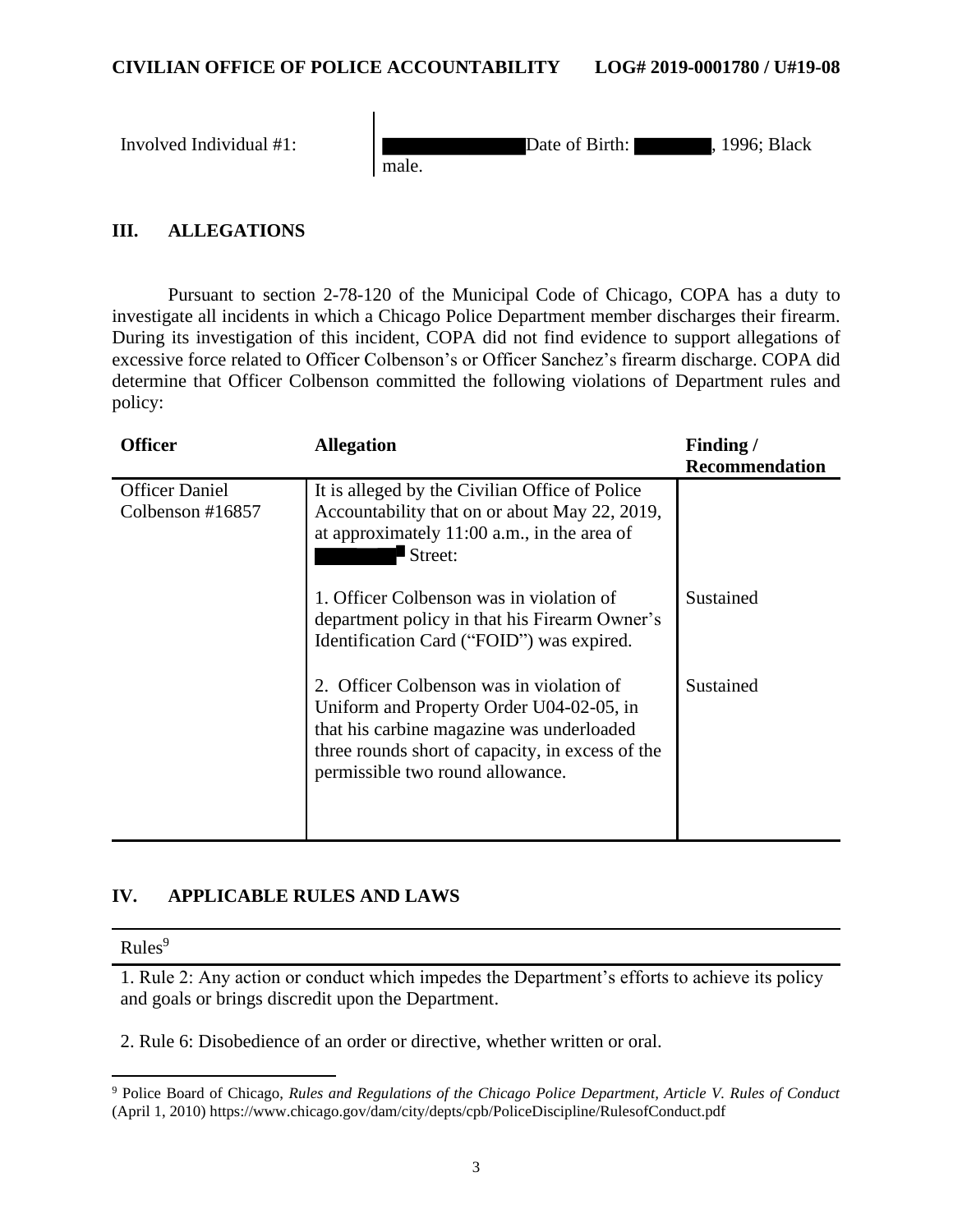3. Rule 10: Inattention to Duty.

General Orders<sup>10</sup>

1. General Order G03-02: Use of Force (*effective* Oct. 16, 2017)

2. 2. General Order G03-02-01: Force Options (*effective* October 16, 2017)

2. General Order G03-02-03: Firearms Discharge Incidents Involving Sworn Members (*effective* Oct. 16, 2017)

Special Orders

1. Uniform and Property U04-02: Department Approved Weapons and Ammunition (*effective*  June 2, 2017)

2. Uniform and Property U04-02-05: Police Carbine Operator Program (*effective* March 8, 2019)

# **V. INVESTIGATION**<sup>11</sup>

### **a. Interviews**

### **Civilian Interview**

**In a statement to COPA** on May 22, 2019, arrived at his home from Arizona on May 21, 2019.<sup>13</sup> was on probation for domestic abuse and missed a court date. was going to turn himself into the police. On the night of May 21, 2019, went out and got drunk. On the morning of May 22, 2019, was hung-over and asked  $\overline{f}$  for "his stuff"<sup>15</sup> which had no knowledge of. While inside of the home, asked his father to call the police to come there and pick him up, instead of turning himself in. called the police, telling them that his son has been drinking all night, that he has a probation violation, and that he wants the police to come get him.<sup>16</sup>

then called his wife and he stated that she told him that had called her and accused her of taking his gun. $17$ 

<sup>&</sup>lt;sup>10</sup> Department general and special orders, also known as directives, "are official documents establishing, defining, and communicating Department-wide policy, procedures, or programs issued in the name of the Superintendent of Police." Department Directives System, General Order G01-03; *See also* Chicago Police Department Directives System, *available at* <http://directives.chicagopolice.org/directives/> (last accessed May 18, 2021).

<sup>&</sup>lt;sup>11</sup> COPA conducted a thorough and complete investigation. The following is a summary of the material evidence gathered and relied upon in COPA's analysis.

 $\frac{1}{2}$  Statement of to COPA dated May 22, 2019 (Attachments 41, 130). This statement was taken inside of a room at the University of Chicago Hospital. Certain specialists/employees from the University of Chicago Hospital including: (exact spelling of names is unknown) were present in the room at the time.

stated in his Electronically Recorded Interview ("ERI") to Department (Attachment 25) that he had not seen for approximately 4 months as he was in Arizona.<br>
referred to his son as **the actival the statement**, a

throughout the statement, as do many officers on-scene during the incident and in subsequent statements. Throughout this report, is referred to either as or to best capture the dialogue used during the incident.

<sup>&</sup>lt;sup>15</sup> Statement of to COPA dated May 22, 2019, page 6, line 9.<br><sup>16</sup> Statement of to COPA dated May 22, 2019, page 27, lines

to COPA dated May 22, 2019, page 27, lines 19-22.

<sup>&</sup>lt;sup>17</sup> Statement of to COPA dated May 22, 2019, page 6, lines 18-20.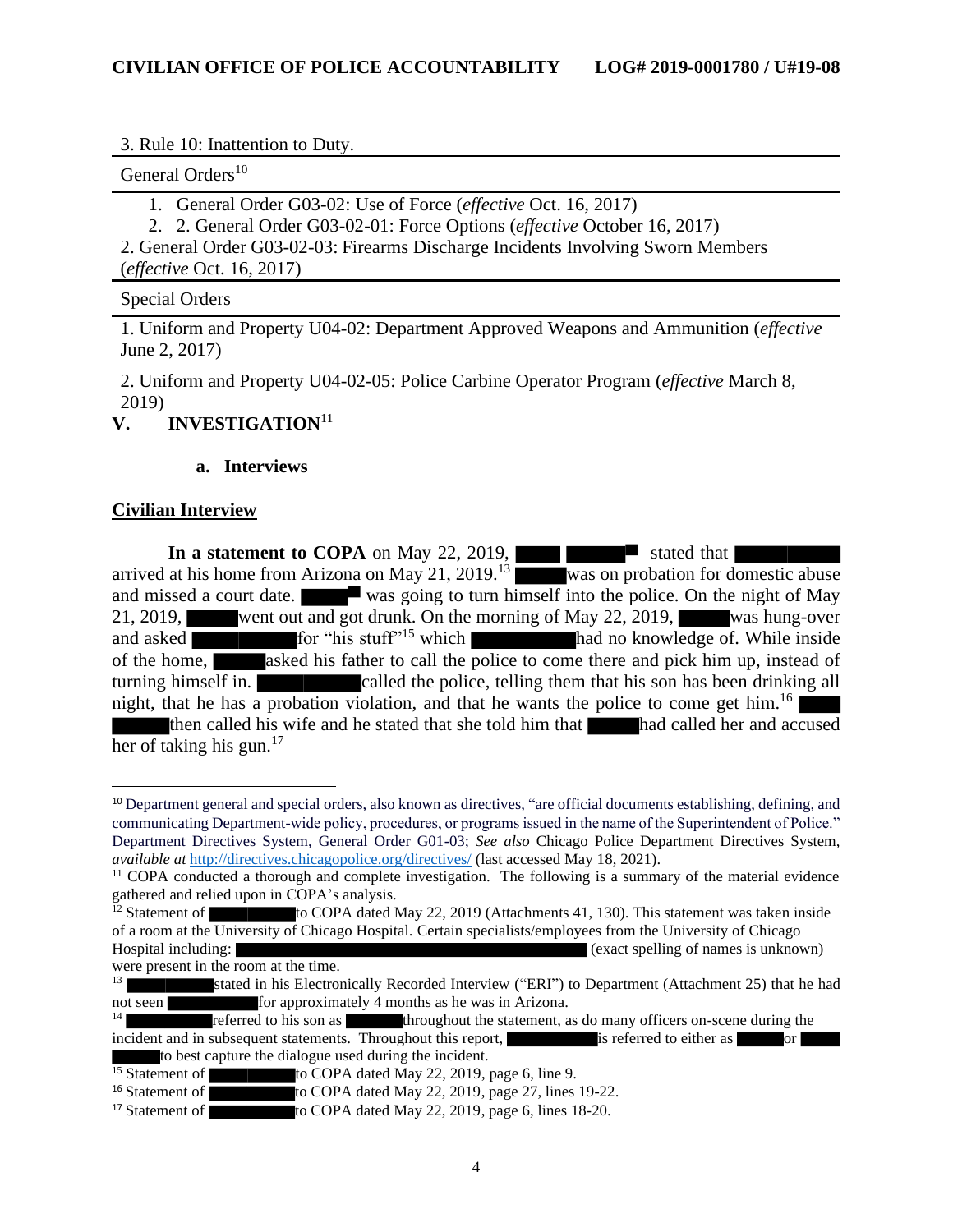After speaking to his wife, called the police a second time and notified them that he believed his son had a gun. Subsequently, police arrived at the home. **Following** remained upstairs. told the police that had been suffering from a mental health disorder since the age of seventeen, had "mental issues"<sup>18</sup> and had not been on medication for some time.<sup>19</sup> The police told<br>that they were not going to take to jail and would take him to<br>the hospital. the hospital. Went up to the second floor to get to come down. was sitting on a bed and told his father to tell the police to come upstairs. noticed that hand was underneath the covers. came downstairs and told the police that may have a gun and wanted them to come upstairs. The police stated they would not go up. went upstairs a second time. asked for a cigarette and when he went to light the cigarette, **pulled back** the covers and observed hand on a black 9mm gun. **randownstairs and notified the police.** 

remained in the dining room area as officers talked to approximately 30 minutes from the bottom of the staircase. Two officers positioned at the bottom of the stairs pointed their firearms towards the top of the stairs. The told the officers to "come up and kill me<sup>"20</sup> in which the officers responded that no one was going to get shot. told the officers that his daughter was deceased and blamed himself.<sup>21</sup> Subsequently, fired a gunshot. Sometime later, he fired a second gunshot. Officers repeatedly asked for to throw the gun down, they offered him help and asked him questions. was removed from the home for safety. He was taken to a safe location about a block away and was notified that SWAT was in route. He heard more shots and did not know who fired. Write met with him on-scene. They spoke to a black male "negotiator"<sup>22</sup> in plainclothes, who asked them questions about mental state. The negotiator later notified that there was a shooting and had been transferred to the hospital.

stated that had a history of being suicidal starting from the age of 14. stated that at some point prior to the incident, his son had written him, and his wife text messages "almost like saying goodbye."<sup>23</sup> stated that the "police were helpful, they tried"<sup>24</sup> based on his observations.

<sup>&</sup>lt;sup>18</sup> Statement of to COPA, dated May 22, 2019, page 8, line 21.<br><sup>19</sup> Statement of to COPA dated May 22, 2019, page 8, line 19-2

<sup>&</sup>lt;sup>19</sup> Statement of **the COPA** dated May 22, 2019, page 8, line 19-23.<br><sup>20</sup> Statement of **the COPA** dated May 22, 2019, page 13, lines 9-10.

<sup>&</sup>lt;sup>20</sup> Statement of **the COPA** dated May 22, 2019, page 13, lines 9-10.<br><sup>21</sup> According to **the approximately** three years prior, **the substantial** girlfriend h

approximately three years prior, girlfriend had been pregnant, and their daughter was stillborn. **blamed himself for his daughter's death due to the domestic abuse between himself and his** girlfriend.

<sup>22</sup> did not know the name of the negotiator at the time. According to Department Detective Supplementary report, Att. 108, page 13 the negotiator was identified as Detective M. Wright #21410. According to the report, told Detective Wright that texted him at 12:14 a.m. on the date of incident "and the text expressed suicidal ideation."

<sup>&</sup>lt;sup>23</sup> Statement of to COPA dated May 22, 2019, page 23, lines 11-13. Refer to ERI interview, Att. #125 at approximately 22 minutes.

<sup>&</sup>lt;sup>24</sup> Statement of to COPA dated May 22, 2019, page 36, lines 3-4.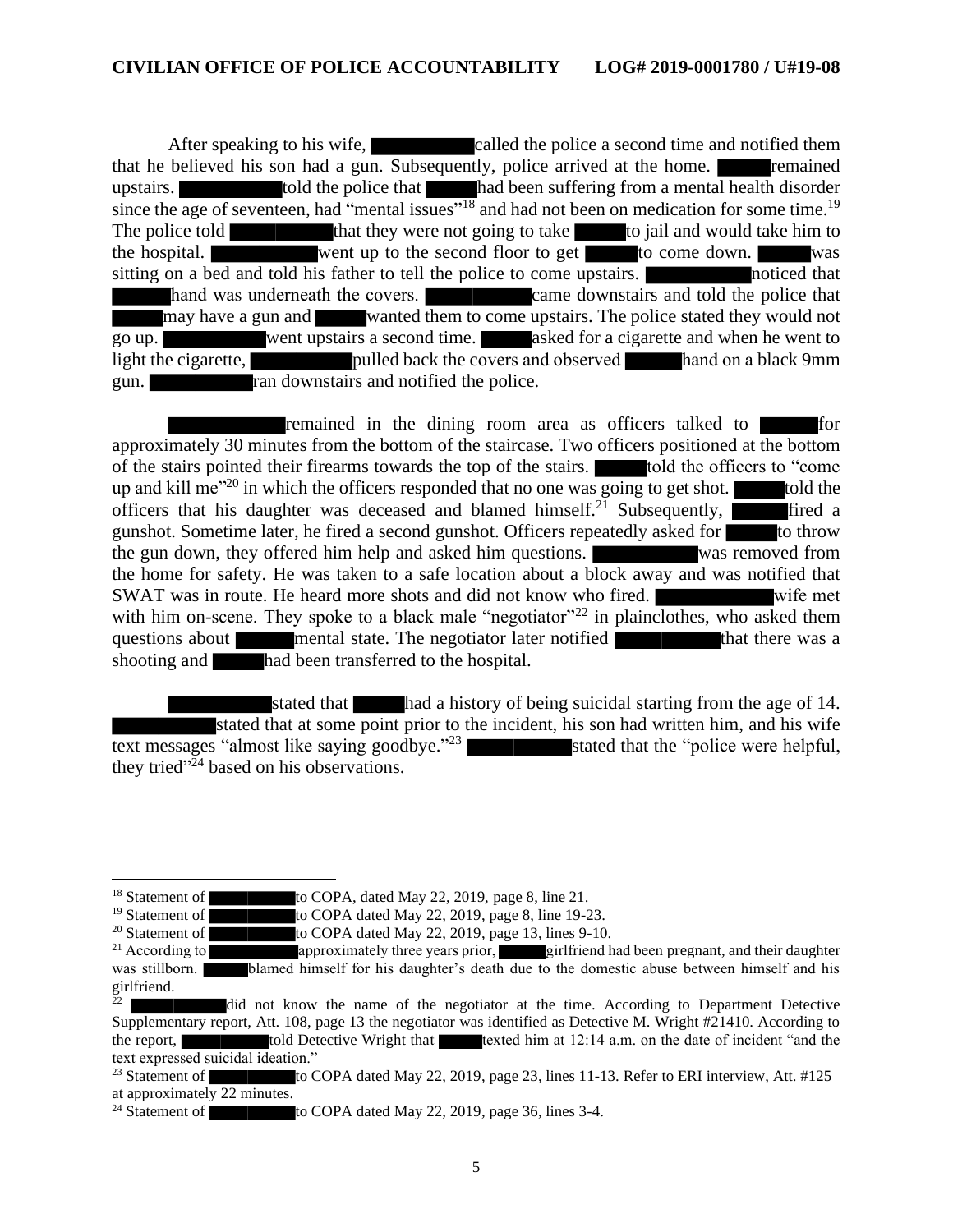#### **Police Interviews**

**In a statement to COPA** on June 26, 2019, **Officer Joseph Bennett<sup>25</sup>** stated that on the date and approximate time of incident, he was on-duty, in plain-clothes, assigned to Beat 306D and partnered with Officer Joseph Negron and Officer David Herrera. Officer Bennett is a CIT trained officer. He responded to the location of incident after hearing over the radio a "man with a gun call<sup>326</sup> along with information being relayed about a father and his son, and a mental health issue. Officer Bennett activated his BWC during the incident. He arrived at Street and observed the front door open with a few officers, including UCPD officers, present inside of the residence. Officer Bennett entered the first floor and described that there were stairs to the right, a living room area to the left, and a closet straight ahead. **Father, ran** father, down the stairs yelling words to the effect of "he's got a gun"<sup>27</sup> and "help."<sup>28</sup> Officer Bennett positioned himself at the bottom of the stairs. He announced over the radio that this was a "HBT"(Hostage Barricade Terrorism) situation.



*Figure 1: Front foyer area and partial view of staircase at* Street.

<sup>&</sup>lt;sup>25</sup> Statement of Officer Joseph Bennett to COPA dated June 26, 2019 (Attachments 81, 82).

<sup>&</sup>lt;sup>26</sup> Statement of Officer Joseph Bennett to COPA dated June 26, 2019, page 15, line 9-10.

<sup>&</sup>lt;sup>27</sup> Statement of Officer Joseph Bennett to COPA dated June 26, 2019, page 18, line 19.

<sup>&</sup>lt;sup>28</sup> Statement of Officer Joseph Bennett to COPA dated June 26, 2019, page 18, line 21.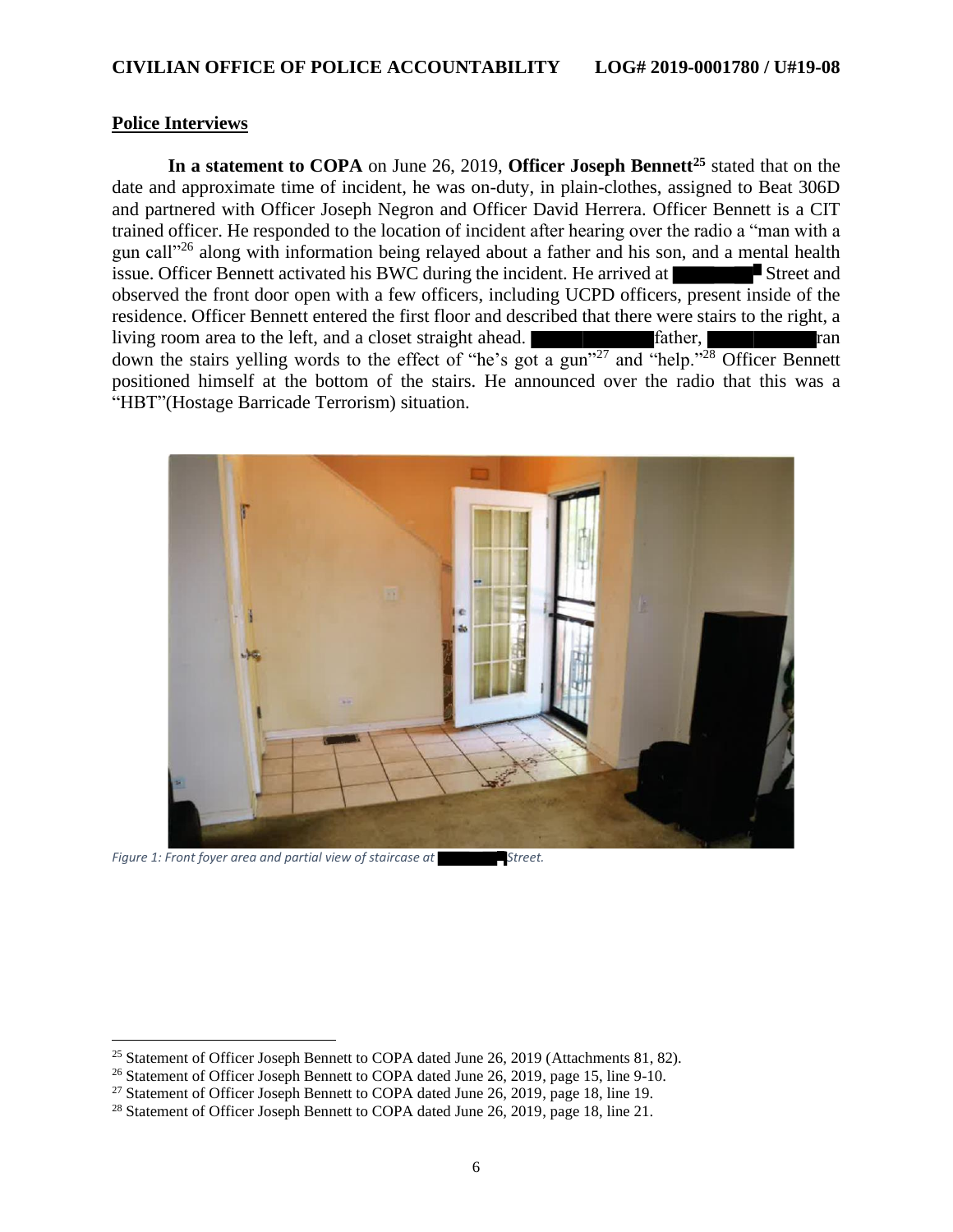

Figure 2: Still shot from the BWC of Officer Bennett depicting a view of the staircase at Street.

Subsequently, Officers Bennett and Negron took tactical stances at the bottom of the staircase. They positioned themselves with their firearms pointed up the staircase to ensure would not come down. Also, present were Officer Herrera, Sergeant Coffey, a UCPD police officer, and possibly other officers. Officer Bennett engaged in conversation with His goal was to keep him talking, to offer him help, to see how he was feeling or what he wanted or needed, and to gain time until a negotiator or back-up arrived. **The repeatedly told Officer Bennett that** he wanted to die. He further stated, "he would kill somebody if they came up."<sup>29</sup> Officer Bennett told they would take him to the hospital.

Officer Negron also engaged in conversation with Within this period of time, while still upstairs, fired a total of six (6) shots that were spread out in time. Officers responded by taking cover, "at one point, while we were looking up the stairs, I saw the weapon…we ducked…I told him not to point the gun at me…and that he was going to hurt somebody."<sup>30</sup> Officer Bennett observed a hand on the muzzle of the firearm as it pointed down the stairs, but he could not see the rest of body.

SWAT officers arrived and took over the scene. Two SWAT officers positioned themselves at the bottom of the stairs. Officer Bennett stated that when SWAT arrived, voice sounded closer to the stairs than it did prior during their verbal exchange. Officer Bennett left the residence through the rear and positioned himself behind garages. Sometime later<sup>31</sup> he heard multiple shots fired. He did not know who shot or why they fired, since he was not in the home at the time. Emergency Medical Services ("EMS") was called, the scene was secured, and Officer Bennett proceeded to the front of the residence. He remained on scene to speak to detectives.

<sup>&</sup>lt;sup>29</sup> Statement of Officer Joseph Bennett to COPA dated June 26, 2019, page 29, line 6-7.

<sup>&</sup>lt;sup>30</sup> Statement of Officer Joseph Bennett to COPA dated June 26, 2019, page 34, line 15-20.

<sup>&</sup>lt;sup>31</sup> Officer Bennett stated that he could not gauge the time from when he exited the residence to when he heard multiple shots fired.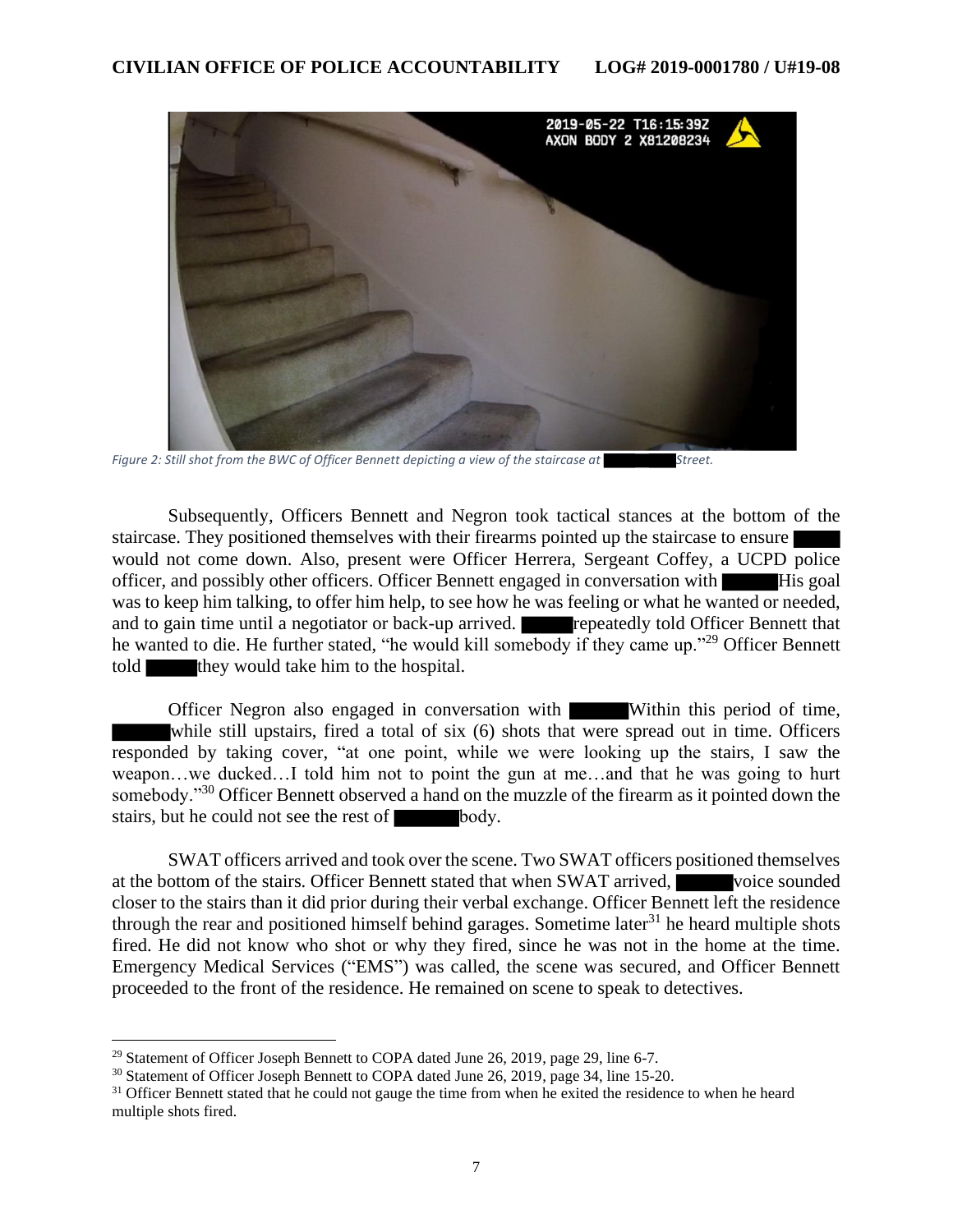**In a statement to COPA** on June 26, 2019, **Officer Joseph Negron<sup>32</sup>** made a statement materially consistent with the statement provided by his partner, Officer Bennett. In addition, he stated that when he first entered the residence, he proceeded to go up the stairs, to the  $2<sup>nd</sup>$  floor, and when he reached about the fifth step, father ran down the stairs screaming "Help. He has a gun."<sup>33</sup> Officer Negron then positioned himself at the bottom of the stairs, along the stair wall banister with his gun drawn, to make sure no one came down. He had learned from that had a mental health condition. Officer Negron and his partner began to talk with and offer him help. At times when spoke, he sounded as if he had something in his mouth. Officer Negron stated that "wanted us to come upstairs and to kill him."<sup>34</sup> At some point threatened to shoot the officers if they came upstairs. had also pointed his gun at the officers; Officer Negron saw the barrel of the gun but could not see were inside of the home for approximately 40 minutes. While upstairs, first fired his gun six times; each gunshot was approximately five to six minutes apart.<sup>35</sup> Subsequently, SWAT took over the scene.

In a statement to COPA on November 18, 2019, Officer Colin Shiels<sup>36</sup> stated that on the date and approximate time of incident he was on-duty, in uniform, assigned to SWAT Unit 353 and partnered with Officer Colbenson. Officer Shiels stated that upon arriving to the location of incident he parked the SORT<sup>37</sup> vehicle east of the address of incident and put on his tactical gear. Officers Colbenson and Sanchez proceeded to gather information and approached the residence. Officer Shiels met with Officer Nguyen; together they were tasked to "scout the location"<sup>38</sup> and set up a breach point. Subsequently, Officers Shiels, Colbenson, Sanchez and Nguyen entered the residence. Their priority was to remove the officers from the residence. Officer Shiels escorted district officers to the rear door through the kitchen. He positioned himself on the rear porch while looking up at the second floor. He did not have a visual of the other SWAT officers. He held his position on the rear deck. He heard Officer Sanchez speaking with and instructing him to put the gun down and to come down and talk. **responded with words to the effect of "I** can't."<sup>39</sup> Officer Shiels then heard approximately five (5) to seven (7) gunshots. He did not know who was firing at the time; he later learned Officers Sanchez and Colbenson fired. Officer Shiels never saw anyone fire their weapons. After the shots were fired, Officer Shiels observed laying on the staircase, a few steps down from the second-floor landing with a pistol next to his body. Officer Shiels posted himself over to ensure there was no movement towards the pistol.

**In a statement to COPA** on November 27, 2019, **Officer Trung Nguyen**<sup>40</sup> stated that on the date and approximate time of incident he was on-duty, in uniform, assigned to SWAT Unit 353, Beat 4603, partnered with Officer Sanchez and was the driver of their assigned SORT vehicle.

<sup>&</sup>lt;sup>32</sup> Statement of Officer Joseph Negron dated June 26, 2019 (Attachments 84, 85).

<sup>&</sup>lt;sup>33</sup> Statement of Officer Joseph Negron dated June 26, 2019, page 25, line 2.

<sup>34</sup> Statement of Officer Joseph Negron dated June 26, 2019, page 29, line 10.

<sup>&</sup>lt;sup>35</sup> During the statement with COPA, Officer Negron later stated, after a break with his counsel, that he could not

recall the time between the gun shots. Statement of Officer Joseph Negron dated June 26, 2019, p.43, lines 3-7.

<sup>36</sup> Statement of Officer Colin Shiels to COPA dated November 18, 2019 (Attachments 97, 98).

<sup>&</sup>lt;sup>37</sup> SORT stands for Special Operations Response Team.

<sup>&</sup>lt;sup>38</sup> Statement of Officer Colin Shiels to COPA dated November 18, 2019, page 21, line 13.

<sup>&</sup>lt;sup>39</sup> Statement of Officer Colin Shiels to COPA dated November 18, 2019, page 30, line 13.

<sup>&</sup>lt;sup>40</sup> Statement of Officer Trung Nguyen to COPA dated November 27, 2019 (Attachments 100, 101).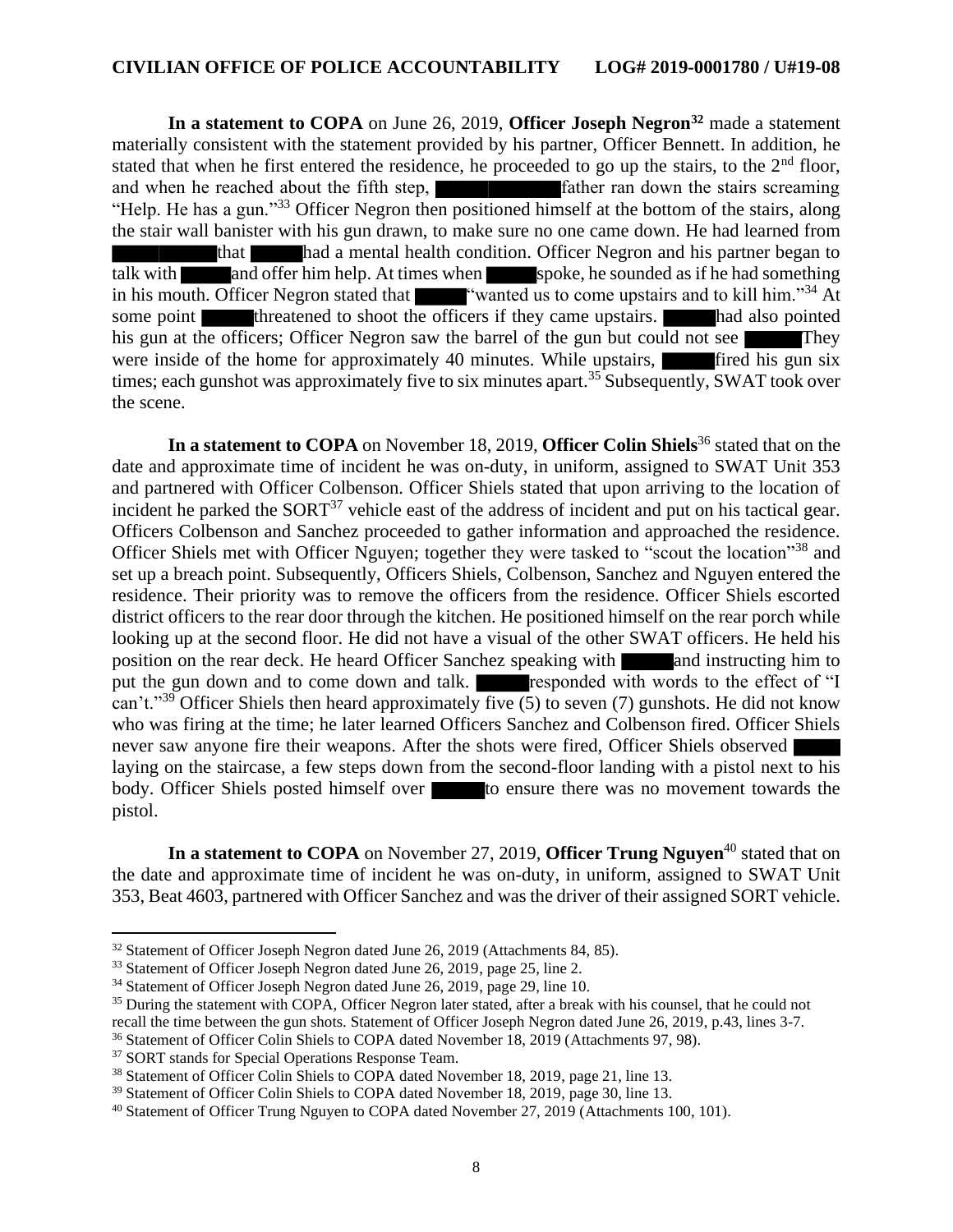Officer Nguyen heard a radio call of repeated shots being fired and SWAT was called to respond. Upon arrival to the location of incident, Officer Nguyen proceeded to put on his tactical gear as Officer Sanchez approached the residence. Officer Nguyen observed district officers taking cover and directing him to the residence. Subsequently, Officer Nguyen met with Officer Sanchez and Officer Colbenson in the front of the residence, and they tactically positioned themselves linear to enter. Upon entry into the home, Officers Nguyen and Shiels cleared and evacuated the first floor of the residence. Officer Shiels positioned himself at the rear of the house. Officer Nguyen proceeded back to the front of the house where he observed Officers Sanchez and Colbenson positioned at the bottom landing of the staircase, facing up and speaking to **Officer Nguyen** stood further back into the first floor and to the left of Officer Sanchez, to maintain a visual on his partner and not be in the line of fire. said words to the effect of "kill me, man. Kill me.'<sup>41</sup> Officer Sanchez asked to put the gun down. He then observed Officer Sanchez "recess" back twice, with seconds in between each time, while saying words to the effect of 'whoa, whoa...whoa."<sup>42</sup> Officer Nguyen took this to mean, based on his training, that Officer Sanchez had shown a level of restraint in an attempt to "..to try to get away from some kind of lethal force or situation of a weapon being pointed at him, or anything of that nature would cause somebody to kind of back out of that line of fire."<sup>43</sup> On the third time when Officer Sanchez recessed back, Officer Nguyen heard several shots being fired and observed Officer Sanchez firing his weapon multiple times up, towards the top of the stairs. He could not see who Officer Sanchez fired at, nor did he see Officer Colbenson fire his weapon.

Officer Nguyen stated that he could not see a weapon pointed toward Officers Sanchez or Colbenson because from where he stood the stairwell obstructed his line of sight. After the shots were fired, and upon clearing the second floor, Officer Nguyen observed a half-filled bottle of vodka and multiple shell casings inside of one of the rooms. Officer Sanchez and Officer Colbenson told him on a later date that they had fired their weapons at **because** he pointed a gun in their direction. Officer Colbenson told him, "He feared for his life and that's when he fired his gun." $44$ 

**In a statement to COPA** on December 18, 2019, **Officer Brian Bardsley**<sup>45</sup> stated that on the date and approximate time of incident he was on-duty, in uniform, assigned to SWAT Unit 353, Beat 4692A, while working alone as a SWAT medical team leader. His sole role was medical support. On the date of incident, while at Homan Square, he received a phone call from a SWAT member<sup>46</sup> who informed him of the location of incident, possible staging area and routing information. Upon his arrival, district officers stated that shots had been fired. He entered through the rear after Officer Shiels cleared him to go inside. He walked into the first-floor kitchen and dining area and observed Officer Nguyen standing in the living room area with his weapon in a low-ready position. Officers Sanchez and Colbenson stood "tucked into the…stairwell [at the front of the residence], and they are looking up."<sup>47</sup> Officer Colbenson held a rifle. Officer Bardsley stopped as he observed a staircase going up and was concerned that he was in the line of fire of

<sup>41</sup> Statement of Officer Trung Nguyen to COPA dated November 27, 2019, page 28, line18 -19.

<sup>42</sup> Statement of Officer Trung Nguyen to COPA dated November 27, 2019, page 36, line 12-13.

<sup>43</sup> Statement of Officer Trung Nguyen to COPA dated November 27, 2019, page 36, lines 18-23.

<sup>&</sup>lt;sup>44</sup> Statement of Officer Trung Nguyen to COPA dated November 27, 2019, page 57, line 5-6.

<sup>45</sup> Statement of Officer Brian Bardsley to COPA dated December 18, 2019 (Attachments 103, 104).

<sup>46</sup> Officer Bardsley did not recall who called him on this day to relay such information.

<sup>47</sup> Statement of Officer Brian Bardsley to COPA dated December 18, 2019, page 27, line 2-3.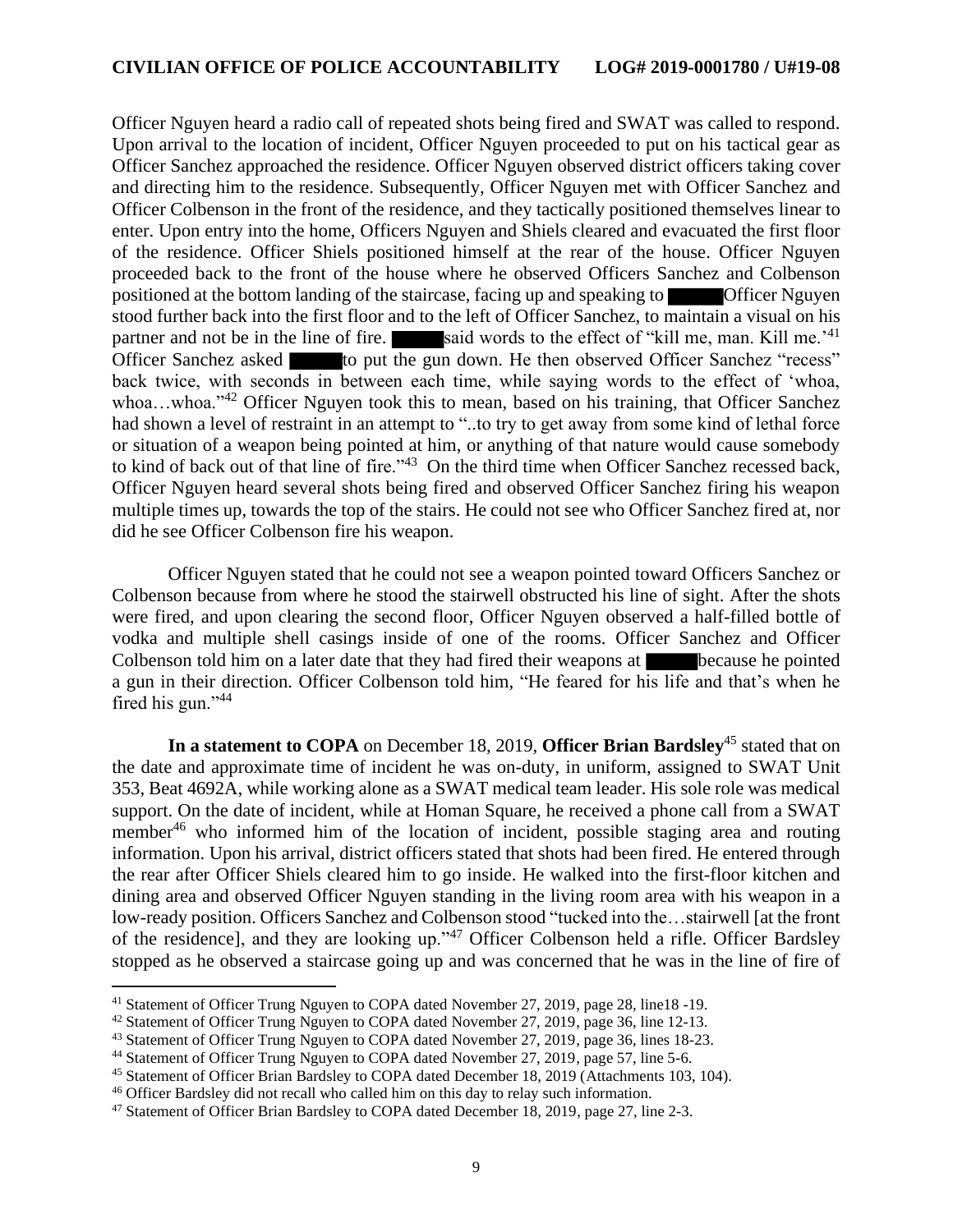the threat, which he believed to be at the top of the stairs. He was unable to see anything more than a staircase that went into a small wall. He focused toward the top of the staircase. Officers Sanchez and Colbenson gave verbal direction. He heard respond but could not make out what he said. Approximately two to five minutes later, while looking towards the top of the staircase, he heard shots being fired. He did not see Officer Sanchez or Officer Colbenson fire their weapons, but he knew they were firing simultaneously; he could distinguish the sounds of a 9mm pistol and a rifle. Officer Bardsley continued looking up at the top of the stairs, "expecting to see a threat come out."<sup>48</sup>

After the shots were fired, Officer Bardsley called out over the radio that shots were fired, the SWAT officers were fine and further information would be provided as warranted. In an effort to render aid to as soon as possible, SWAT officers quickly cleared the second floor. Officer Bardsley was then cleared to render aid to and assessed his injuries to search for areas of massive bleeding. He also observed a small, semi-automatic pistol near  $49$  was still breathing with a weak pulse. Officer Bardsley supported **breathing** by using a bag valve mask to assist his respirations. Officer Colbenson assisted Bardsley by squeezing the bag mask. Shortly thereafter, EMS arrived and transported him.

**In a statement to COPA** on August 6, 2019, involved **Officer Orlando Sanchez Jr.<sup>50</sup>** stated that on the date and approximate time of incident he was on-duty, in uniform, assigned to SWAT Unit 353, Beat 4603 as a "senior team leader"<sup>51</sup> and partnered with Officer Nguyen. Officer Sanchez stated that he is CIT trained and "negotiator-trained through the FBI."<sup>52</sup> He was on routine patrol when there was a call over the OEMC Citywide radio of a SWAT incident, and his beat number was called out. Dispatch reported, "a person with a gun, shots fired in the residence, [and] police are in the residence.<sup>"53</sup> Upon arrival, he observed several police officers surrounding the area. A second SORT vehicle arrived to include Officer Colbenson and his partner Officer Shiels. Officers Sanchez and Colbenson proceeded towards the address of incident. He received information from various officers that was shooting inside of the house and was coming down the stairs. While approaching the front door to the residence, he saw officers in the house. Officer Sanchez "made the call then to push forward and make entry to get between the officers and the armed individual."<sup>54</sup>

Officer Sanchez entered the residence and positioned himself at the bottom of the open staircase, on the first-floor landing. The staircase was on his right side upon entering the residence. It had a solid half wall [to the left if looking up] and consisted of approximately 10 to 12 steps. At the top of the stairs, it turned left and around a corner wall where there was no clear visual. From his tactical stance to the top of the stairs was approximately seven to eight feet. Officer Sanchez held his ballistic shield in his left hand and his 9-millimeter Glock 17 in his right hand because of the threat of a man with a gun coming down the stairs. District officers provided name to Officer Sanchez. At some point he also learned that may have been suicidal. Officer

<sup>48</sup> Statement of Officer Brian Bardsley to COPA dated December 18, 2019, page 35, line 23.

<sup>49</sup> Statement of Officer Brian Bardsley to COPA dated December 18, 2019, pages 52-53.

<sup>50</sup> Statement of Officer Orlando Sanchez, Jr. to COPA dated August 6, 2019 (Attachments 88, 89).

<sup>51</sup> Statement of Officer Orlando Sanchez, Jr. to COPA dated August 6, 2019, page 6, line 2.

<sup>52</sup> Statement of Officer Orlando Sanchez, Jr. to COPA dated August 6, 2019, page 35, line 20.

 $53$  Statement of Officer Orlando Sanchez, Jr. to COPA dated August 6, 2019, page 15, line  $16 - 18$ .

<sup>54</sup> Statement of Officer Orlando Sanchez, Jr. to COPA dated August 6, 2019, page 25, line 22-24.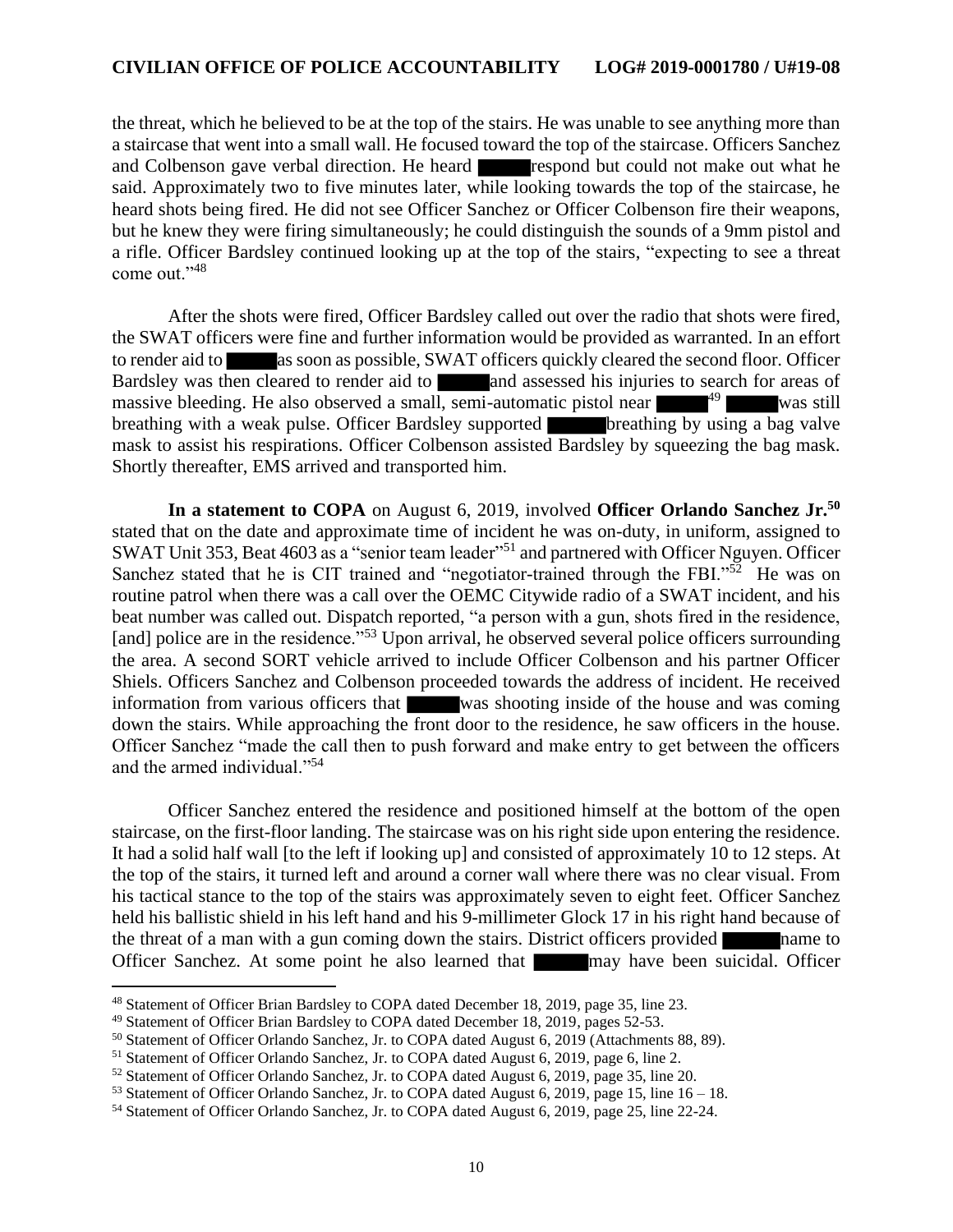Sanchez instructed Officer Colbenson, Officer Shiels and Officer Nguyen to evacuate the district officers out of the rear.

Officer Sanchez called out for and engaged in conversation with him. He attempted to calm him down and offered him help. He asked if he still had his weapon and affirmed. He asked to put his gun down and offered to call someone for him. Officer Sanchez told COPA that sounded "hopeless"<sup>55</sup> and mentioned that he had lost a daughter. He also stated that **refused help.** After a few minutes of being engaged in such verbal exchange, Officer Sanchez believed that voice sounded as if he was getting closer and he partially appeared from around the corner wall at the top of the stairs. Officer Sanchez observed left shoulder, left chest, and a gun in his right hand. was looking downward with his gun pointed in a 45-degree angle. Officer Sanchez asked to put the gun down. responded with "no, fuck that<sup>56</sup>" and was speaking with his hands, causing to point his gun at Officer Sanchez twice. Each time Officer Sanchez responded by taking additional cover while maintaining a view of and telling to put the gun down. The moved more into view, leading Officer Sanchez to believe that he was going to come down the stairs. Officer Sanchez did not know if all the officers had been evacuated and there was a door behind him leading to the public. Therefore, Officer Sanchez told COPA that he decided to stand his ground and commanded to not raise the weapon. **responded** with "no, no fuck that,"<sup>57</sup> exposed more of his body at the top of the stairs landing and "aggressively"<sup>58</sup> pointed his gun in the direction of Officer Sanchez.

Officer Sanchez told COPA that, in fear for his life and to eliminate the threat, he fired his weapon five (5) times toward When he fired, he was still on the first-floor landing. Simultaneously, Officer Colbenson was somewhere to his right and also fired his weapon. Officer Sanchez stopped firing when he no longer perceived a threat. **responded to shots being fired** by "clenching, [and he] started to go down, never dropped the weapon, and then ultimately landed on maybe the second step going downwards…"<sup>59</sup> landed on his left side, slightly bent, with his torso on top of the second-floor landing and, with his right hand under his face with his weapon. Officer Sanchez announced that was down. Officer Sanchez then proceeded to clear the 2<sup>nd</sup> floor with other SWAT officers. Once it was cleared, he called for Officer Bardsley, a SWAT medic, to render aid to They moved up to the second-floor landing to provide him medical aid without disturbing the firearm on a stair. Officer Sanchez observed that sustained gunshot wounds to his head, right arm and possibly his chest. EMS arrived and was taken away in an ambulance. Officer Sanchez was qualified with his weapon and had an active FOID (Firearm Owners Identification) card on the date of incident.

In a statement to COPA on August 6, 2019, Officer Daniel Colbenson<sup>60</sup> stated that on the date and approximate time of incident, he was on-duty, in uniform, assigned to SWAT Unit 353, Beat 4608 and partnered with Officer Shiels. They were leaving Homan Square when the

<sup>55</sup> Statement of Officer Orlando Sanchez, Jr. to COPA dated August 6, 2019, page 36, line 23.

<sup>56</sup> Statement of Officer Orlando Sanchez, Jr. to COPA dated August 6, 2019, page 41, line 7.

<sup>57</sup> Statement of Officer Orlando Sanchez, Jr. to COPA dated August 6, 2019, page 42, line 17.

<sup>58</sup> Statement of Officer Orlando Sanchez, Jr. to COPA dated August 6, 2019, page 42, line 15.

<sup>59</sup> Statement of Officer Orlando Sanchez, Jr. to COPA dated August 6, 2019, page 45, line14-16.

 $60$  Statement of Officer Orlando Sanchez, Jr. to COPA dated August 6, 2019 (Attachments 92, 93).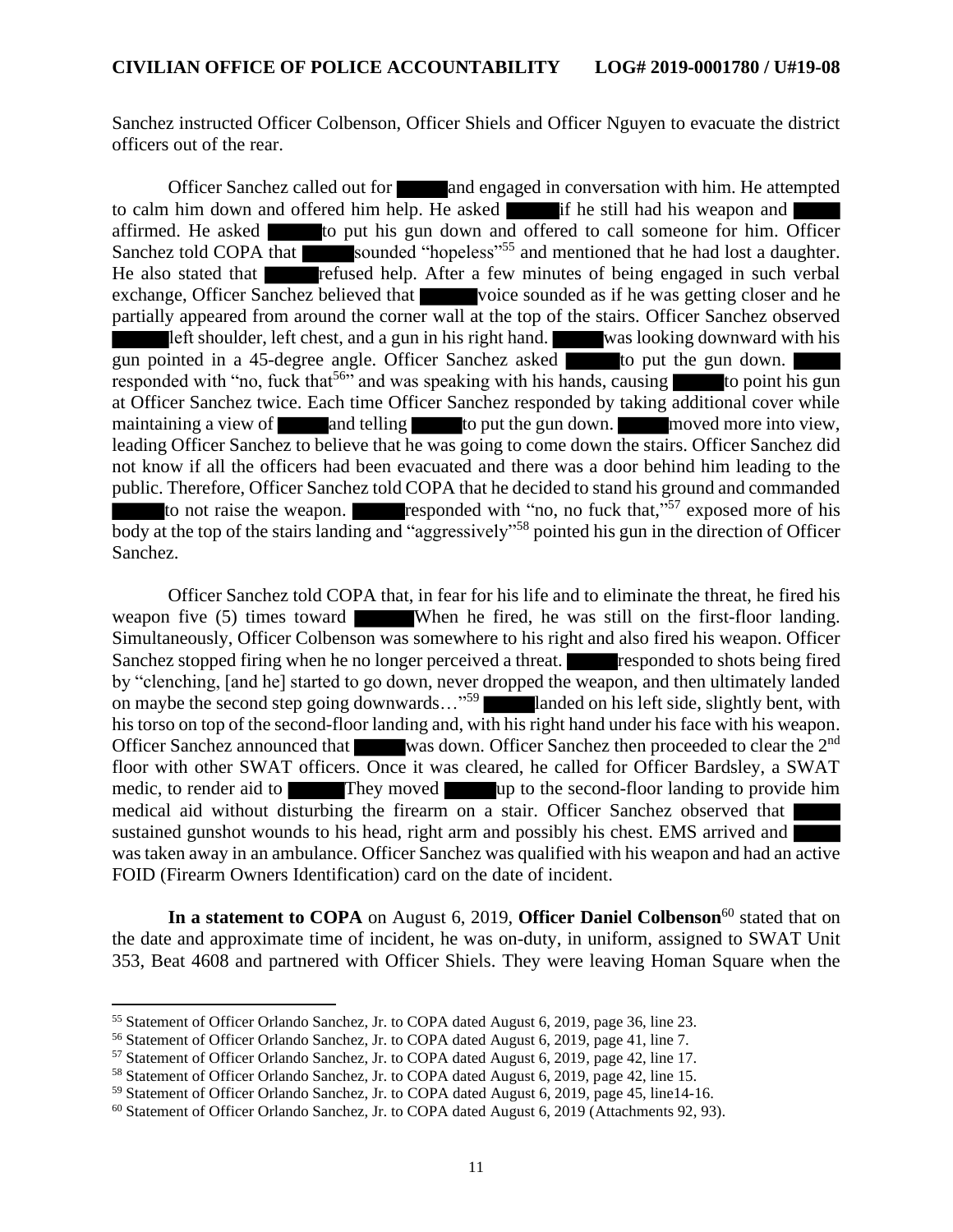OEMC Citywide radio dispatched SWAT to "a barricaded subject, bipolar, possibly armed."<sup>61</sup> He further heard over the radio that the subject, was actively shooting from inside of the home. He arrived at the scene, met with Officer Sanchez and they proceeded to the residence. Officer Sanchez was the team leader in charge of SWAT at this time.

Officer Colbenson arrived at the front exterior of the residence and was told by an unknown officer that was coming down the stairs. When inside, they learned that was still upstairs. Officer Sanchez positioned himself at the bottom of the stairs with a shield and his firearm and began to engage in conversation with Officer Nguyen positioned himself behind Officer Sanchez as his "long cover"<sup>62</sup> while Officer Colbenson cleared the first floor and instructed all district officers and a University of Chicago officer to exit. Officer Colbenson then took over as the "long cover" to the left of Officer Sanchez at the bottom of the stairs and pointed his rifle towards the top of the stairs. Officers Nguyen and Shiels went to cover the rear of the residence.

After a few minutes,  $63$  Officer Sanchez began to fire his weapon up the stairs. Simultaneously, Officer Colbenson repositioned himself by going up and over the shield and went to the right side of Officer Sanchez with his right foot approximately two steps up. He observed a partial view of **the include his right arm**, head and upper torso, with a gun that he described as a "threat."<sup>64</sup> had his arm extended in a 45-degree angle. Officer Colbenson could see the front of the barrel but stated that it was not extended towards him. was moving toward the wall along the stairs. Officer Colbenson was approximately 7 to 10 feet in distance from when he fired his rifle two  $(2)$  times towards  $\blacksquare$  He stated that he stopped firing when there was no longer a gun pointed in his direction. Officer Sanchez also stopped firing his weapon. fell onto his left side with his gun underneath his head area and appeared motionless. Officer Colbenson and other SWAT officers proceeded to clear the second floor. Once it was cleared, Officer Bardsley rendered aid to in an attempt to revive him. EMS was called and was taken by ambulance to the hospital.

The full capacity of Officer Colbenson's rifle is 30 rounds in the magazine. On the date of the incident, he was loaded at 26 rounds in the magazine and one (1) round in the chamber for a total of 27 rounds. He told COPA that a member can have less than full capacity for a rifle because "if you go to full capacity, you're going to create a malfunction..."<sup>65</sup>

On the date of incident Officer Colbenson was qualified with his weapon. He stated that on this date his FOID card was not current, as it had expired.<sup>66</sup> He immediately reactivated his FOID card, # , which he received in June of 2019.

<sup>61</sup> Statement of Officer Orlando Sanchez, Jr. to COPA dated August 6, 2019, page 18, line 18 - 19.

<sup>62</sup> Statement of Officer Orlando Sanchez, Jr. to COPA dated August 6, 2019, page 28, line 7. Officer Colbenson explained on page 28, lines 22-24 that the role of the "long cover" is to provide "additional cover for the shield as well as everyone behind it as well as everyone around it."

<sup>&</sup>lt;sup>63</sup> Statement of Officer Orlando Sanchez, Jr. to COPA dated August 6, 2019, page 35, line 3.

<sup>64</sup> Statement of Officer Orlando Sanchez, Jr. to COPA dated August 6, 2019, page 37, line 9.

<sup>65</sup> Statement of Officer Orlando Sanchez, Jr. to COPA dated August 6, 2019, page 58, line 14-15. <sup>66</sup> See Att. 59.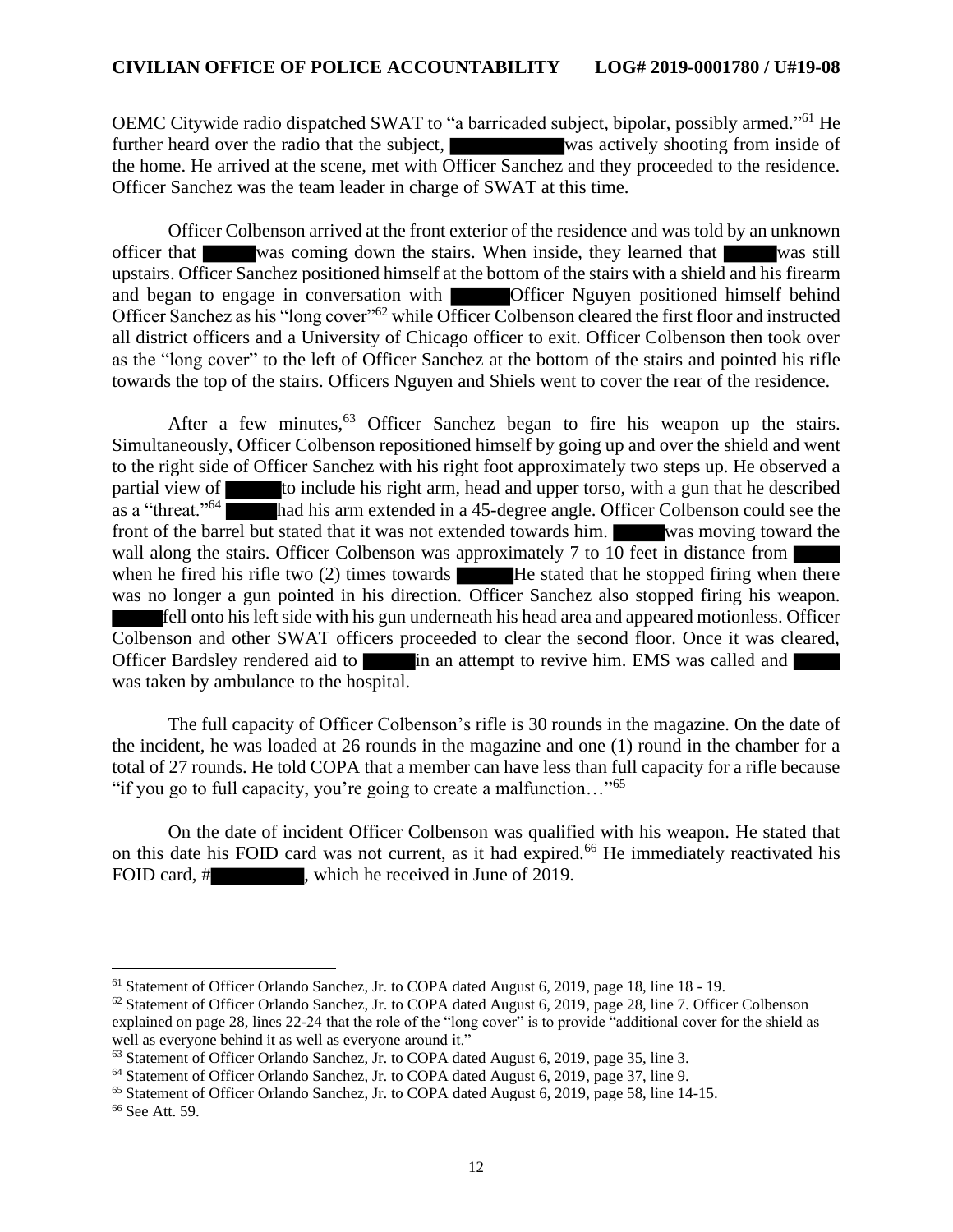In a second statement to COPA on December 30, 2019, Officer Daniel Colbenson<sup>67</sup> stated that he had the opportunity to review a portion of his initial statement at COPA and he stood by his initial statement. Officer Colbenson admitted that he was in violation of Department policy<sup>68</sup> on the date of the incident because his FOID card was expired.

COPA alleged that on the date and time of incident, Officer Colbenson was in violation of General Order, Uniform and Property Code U04-02-5 because his carbine (rifle) magazine was underloaded by three rounds. Department policy provides carbines should be underloaded by only two rounds. <sup>69</sup> Officer Colbenson referenced pages in his initial statement and confirmed that his magazine capacity for his Bushmaster carbine was 30 rounds. Officer Colbenson confirmed that on the date of incident, he was loaded at a total of 27 rounds He admitted his underloading was "…not within policy." Further adding that, "I'm not policy driven when I'm trying to rescue someone."70

Officer Colbenson told COPA that he had experienced malfunctions with his rifle multiple times when loaded at the minimum of 28 rounds for a 30-capacity magazine.<sup>71</sup> He asserted that he has verbally expressed his issues with his rifle to his supervisors. COPA requested but Officer Colbenson nor his representative provided any documentation corroborating this assertion.<sup>72</sup>

#### **b. Digital Evidence**

#### **Photographs**

**Evidence Technician (ET) Photographs<sup>73</sup>** depict the scene, the recovered evidence, the body and injuries of and photographs of the involved officers. The photographs depict a semiautomatic handgun, laying in blood, on a step near the top of the main flight of stairs.<sup>74</sup>

**Cook County Medical Examiner photographs**<sup>75</sup> depict the body of include but not limited to his sustained gunshot wounds, during the autopsy at the Medical Examiner's office.<sup>76</sup>

<sup>67</sup> Statement of Officer Daniel Colbenson to COPA dated December 30, 2019 (Attachment 106, 138).

<sup>68</sup> The Department Approved Weapons and Ammunition, Uniform and Property Order U04-02( 2) (K) (Attachment 94) was shown to Officer Colbenson during his statement.

<sup>69</sup> Police Carbine Operator Program, Uniform and Property Order U04-02-05 (Attachment 95).

<sup>70</sup> Att. 106, page 16, lines 18-20.

<sup>&</sup>lt;sup>71</sup> Officer Colbenson explained that underloading was helpful because more rounds in the magazine causes more pressure which can result in a small crack on a piece of leaf metal [of the spring] in the magazine and a malfunction. The malfunction would be that a round does not feed into the rifle, or does not feed properly, due to the crack in the leaf metal caused by pressure from too many rounds.

<sup>72</sup> Att. 93, pages 19-20.

<sup>73</sup> Evidence Technician Photographs (Attachment 126).

<sup>74</sup> Evidence Technician Photographs (Attachment 126), pages 41-50.

<sup>75</sup> Attachment 35, ME#2019-02338.

 $76$  The ME photos correlate with the ME Autopsy report (Attachment 79) which is summarized below.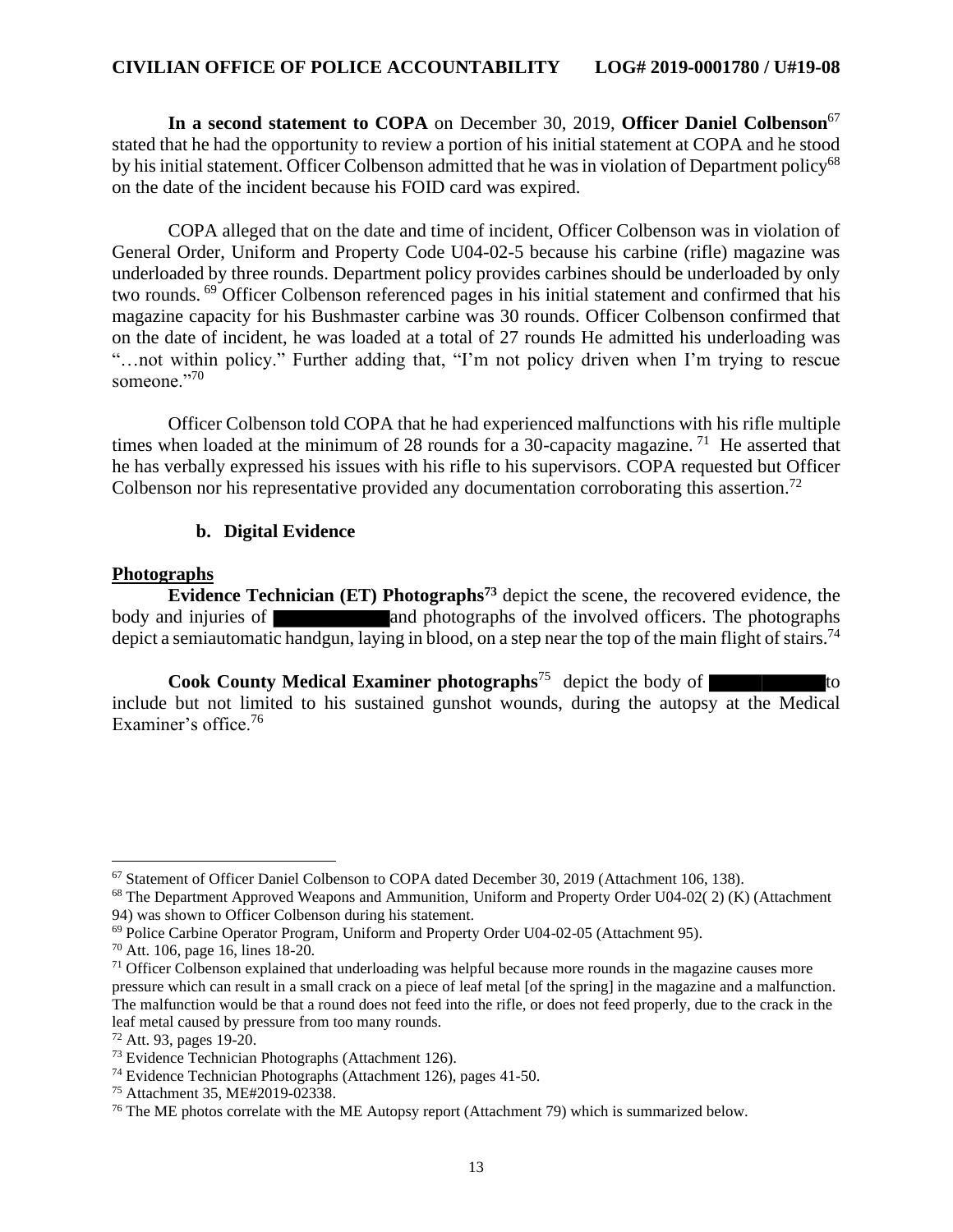#### **Video**

COPA obtained and reviewed a Department **Electronic Recorded Interview ("ERI")** of recorded by Detective Roxana Hopps on May 22, 2019, at the University of Chicago Hospital. Detective Braun conducted the interview with essentially provided the same information as he did during his interview with COPA. In addition, he stated that had sent him a text message the night before saying "goodbye."<sup>78,79</sup> The ERI depicts showing his cell phone screen to Detective Hopps with a text message from on May 13, 2019, when sent a family picture in response to a request from Another text message sent from to to on May 22, 2019, at 12:14 a.m. stated 'Please tell I love her, and I'll see aunt soon so we can all be together 1 day.<sup>'80</sup> A text message at 12:15 a.m. from to stated, 'I'll always watch over  $\mathbf{u}$ .  $\mathbf{I}^{81}$ explained that was his sister who died 22 years ago. emotional, and the interview ended.

Multiple **Department Body-worn camera ("BWC")** <sup>82</sup> videos were obtained, including video depicting on-scene police activity before and after the incident. None of the body-worn camera footage COPA obtained captured the shooting incident.

The **BWCs of Officer Negron**, <sup>83</sup> **Officer Bennett**<sup>84</sup> and **Officer David Herrera**<sup>85</sup> depict police activity and contact with from inside of the residence before SWAT took over the scene. The BWCs of these Officers depict that they arrived at the location of incident at approximately  $11:08$  a.m.<sup>86</sup> and entered the first floor. They encountered several district officers along with UCPD officers inside the front foyer area. **Figure 1.** The runs down the stairs and announces that has a gun. The majority of the BWC videos of Officer Negron and Officer Bennett depict them positioned at the bottom of the staircase, beginning at approximately 11:12 a.m.,<sup>87</sup> while taking turns in holding and pointing their firearms towards the top of the stairs. Both Officers Negron and Bennett speak to and offer him help, ask him questions, and repeatedly instruct him to put his gun down. responds to the officers and repeatedly asks them to come and kill him. He told the officers he had a gun in his hand. Officer Bennett responds that no one is going to die on this day. states, "it's either you or me."<sup>88</sup> reports that he has not been taking his medication in response to this direct question from Officer Bennett. At times sounded as if he was crying. states that he is not going to go back to jail. Officer

<sup>77</sup> ERI of (Attachment 125).

<sup>&</sup>lt;sup>78</sup> ERI of  $\overline{\hspace{1cm}}$  (Attachment 125) at 21 minutes, 56 seconds.

<sup>&</sup>lt;sup>79</sup> In addition, the BWC of Officer Bennett and UCPD Sergeant Grays depicts telling Officer Bennett about the same text message.

 $80$  ERI of (Attachment 125) at 22 minutes, 42 seconds.

 $81$  ERI of  $\overline{\hspace{1cm}}$  (Attachment 125) at 22 minutes, 45 seconds.

<sup>&</sup>lt;sup>82</sup> Zip File of Non-Material BWC Videos (Attachment 137).

<sup>83</sup> BWC Video of Officer Negron (Attachment 63).

<sup>84</sup> BWC Video of Officer Bennett (Attachment 64).

<sup>85</sup> BWC Video of Officer Herrera (Attachment 65).

<sup>86</sup> The timestamping the top right corner is depicted as "T16:08:40Z" which is time told in"Zulu Time." Zulu Time is another term for Universal Coordinated Time (formerly Greenwich Mean Time).

<sup>87</sup> BWC Video of Officers Negron, Bennett, and Herrera (Attachments 63-65), at T16:12:24Z.

<sup>88</sup> BWC Video of Officers Negron, Bennett, and Herrera (Attachments 63-65), at T16:14:43Z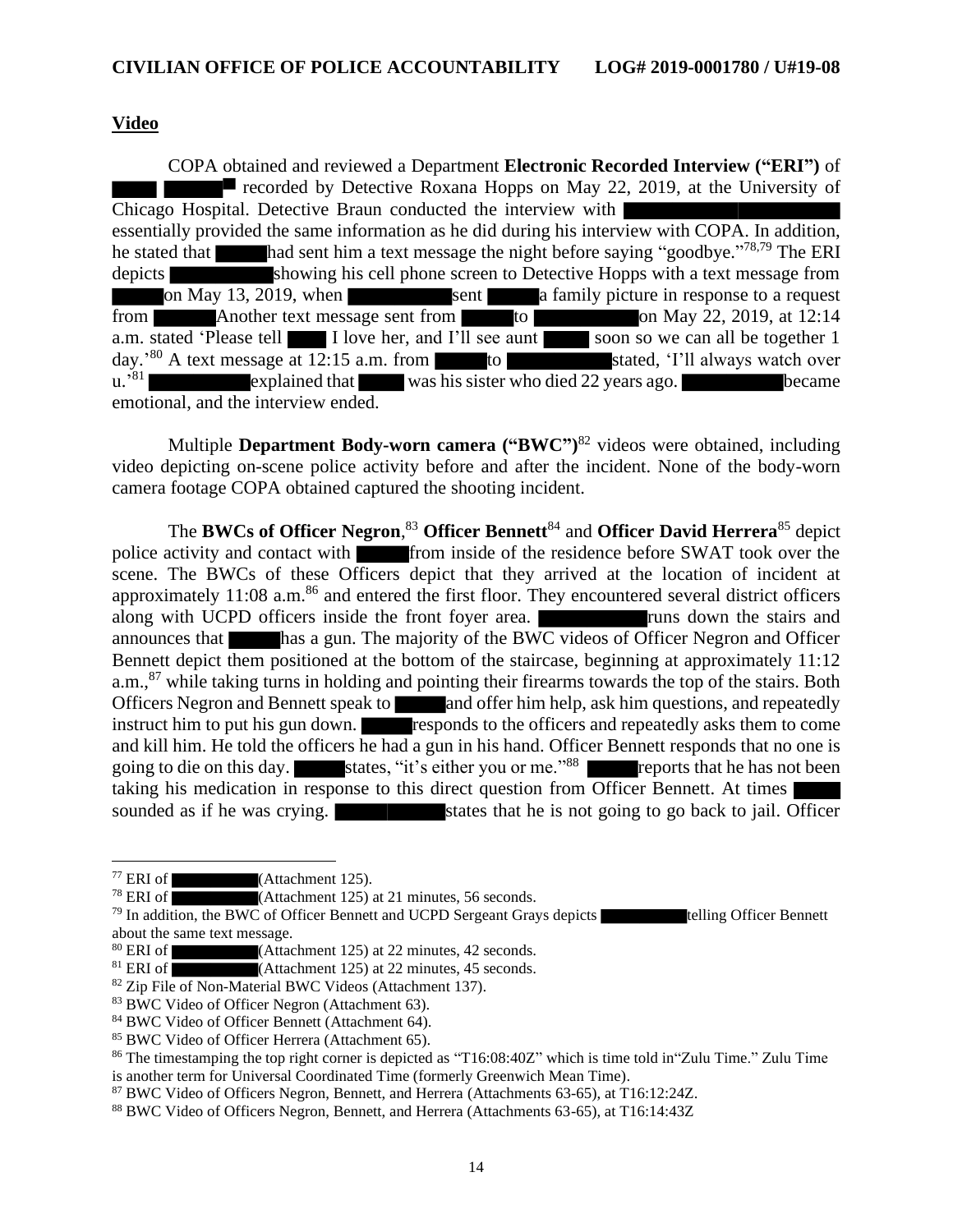Bennett tells he would be taken to the hospital. The tells the officers that his daughter died approximately three years ago.

At 11:19 a.m.,  $89$  the videos depict the sound of one (1) gunshot from inside the residence. The officers take cover, reposition, and Officer Bennett instructs to stop shooting. At 11:22 a.m.,  $90$  a second (2) gunshot was fired. Officers continued to negotiate with  $\blacksquare$  At 11:28 a.m., At 11:28 a.m.,  $91$ a third (3) gunshot was fired. The video depicts the sound of crying and he asks that they "smoke" him.<sup>92</sup> Officer Bennett told that he (**first** a gunshot out of the window. said he did not want to hurt anyone and asked to be killed. Officer Negron asks drop the gun and come downstairs so they could talk. responds "I can't drop the gun. I'm gonna smoke everybody that runs up on me."<sup>93</sup> At  $11:32$  a.m., <sup>94</sup> a fourth (4) gunshot was fired. Officers continue to speak with  $\Box$  and offer him help.

At 11:32 a.m.,  $95$  a fifth (5) gunshot is heard. Officer Bennett instructs to stop shooting. A few seconds later, a sixth (6) gunshot is heard. The videos capture officers' voices in the background stating words to the effect of "he racked it"<sup>96</sup> and "gun may be jamming."<sup>97</sup> At 11:39 a.m.,<sup>98</sup> Officer Bennett, who is posted in front of Officer Negron at the bottom of the stairs, jumps back along with all other officers. Officer Bennett yells **don't** point the gun at nobody else..."<sup>99</sup> Officer Bennett yells at to throw down the gun. stated "no"<sup>100</sup> while sounding clearer and closer. An unidentified officer is heard saying, "he's coming down the stairs..."<sup>101</sup> A few seconds later Officer Bennett asks what he is doing, and says, "I'm going to shoot at y'all."<sup>102</sup> Officer Bennett continues to engage in conversation with

At approximately 11:41  $a.m.,<sup>103</sup>$  the video depicts SWAT officers announcing their office and request the door be opened. Subsequently, at 11:42 a.m., <sup>104</sup> SWAT officers enter the front door of the residence and take over the scene. A male SWAT officer, now known to be Officer Sanchez, with a shield and handgun is observed positioned at the bottom of the staircase. A few of the SWAT officers, now known to be Officers Colbenson and Shiels, walk to the kitchen area at the rear of the residence. Officer Sanchez speaks to by offering him help and instructing him to put down his gun.<sup>105</sup> Seconds later, Officers Negron, Bennett, Herrera and other district officers leave the residence through the rear and take cover behind a garage off of the alley. At 11:46

<sup>89</sup> BWC Video of Officers Negron, Bennett, and Herrera (Attachments 63-65), at T16:19:04Z

<sup>90</sup> BWC Video of Officers Negron, Bennett, and Herrera (Attachments 63-65), at T16:22:33Z

<sup>91</sup> BWC Video of Officers Negron, Bennett, and Herrera (Attachments 63-65), at T16:28:26Z

<sup>&</sup>lt;sup>92</sup> BWC Video of Officers Negron, Bennett, and Herrera (Attachments 63-65), at T16:29:18Z

<sup>93</sup> BWC Video of Officer Bennett (Attachment 64), at T16:31:51Z

<sup>94</sup> BWC Video of Officers Negron, Bennett, and Herrera (Attachments 63-65), at T16:32:00Z

<sup>95</sup> BWC Video of Officers Negron, Bennett, and Herrera (Attachments 63-65), at T16:32:07Z

<sup>96</sup> BWC Video of Officer Negron (Attachment 63), atT16:28:32Z, T16:32:58Z

<sup>&</sup>lt;sup>97</sup> BWC Video of Officer Negron (Attachment 63), atT16:32:58Z

<sup>98</sup> BWC Video of Officers Negron, Bennett, and Herrera (Attachments 63-65), atT16:39:12Z

<sup>99</sup> BWC Video of Officer Negron (Attachment 63), atT16:39:15Z

<sup>100</sup> BWC Video of Officer Negron (Attachment 63), at T16:39:30Z

<sup>101</sup> BWC Video of Officer Negron (Attachment 63), atT16:39:44Z

<sup>&</sup>lt;sup>102</sup> BWC Video of Officer Negron (Attachment 63), atT16:39:52Z

<sup>103</sup> BWC Video of Officers Negron, Bennett, and Herrera (Attachments 63-65), at T16:41:04Z

<sup>104</sup> BWC Video of Officers Negron, Bennett, and Herrera (Attachments 63-65), at T16:42:40Z

<sup>105</sup> BWC Video of Officer Bennett (Attachment 64) at T16:44:32Z – T16:45:00Z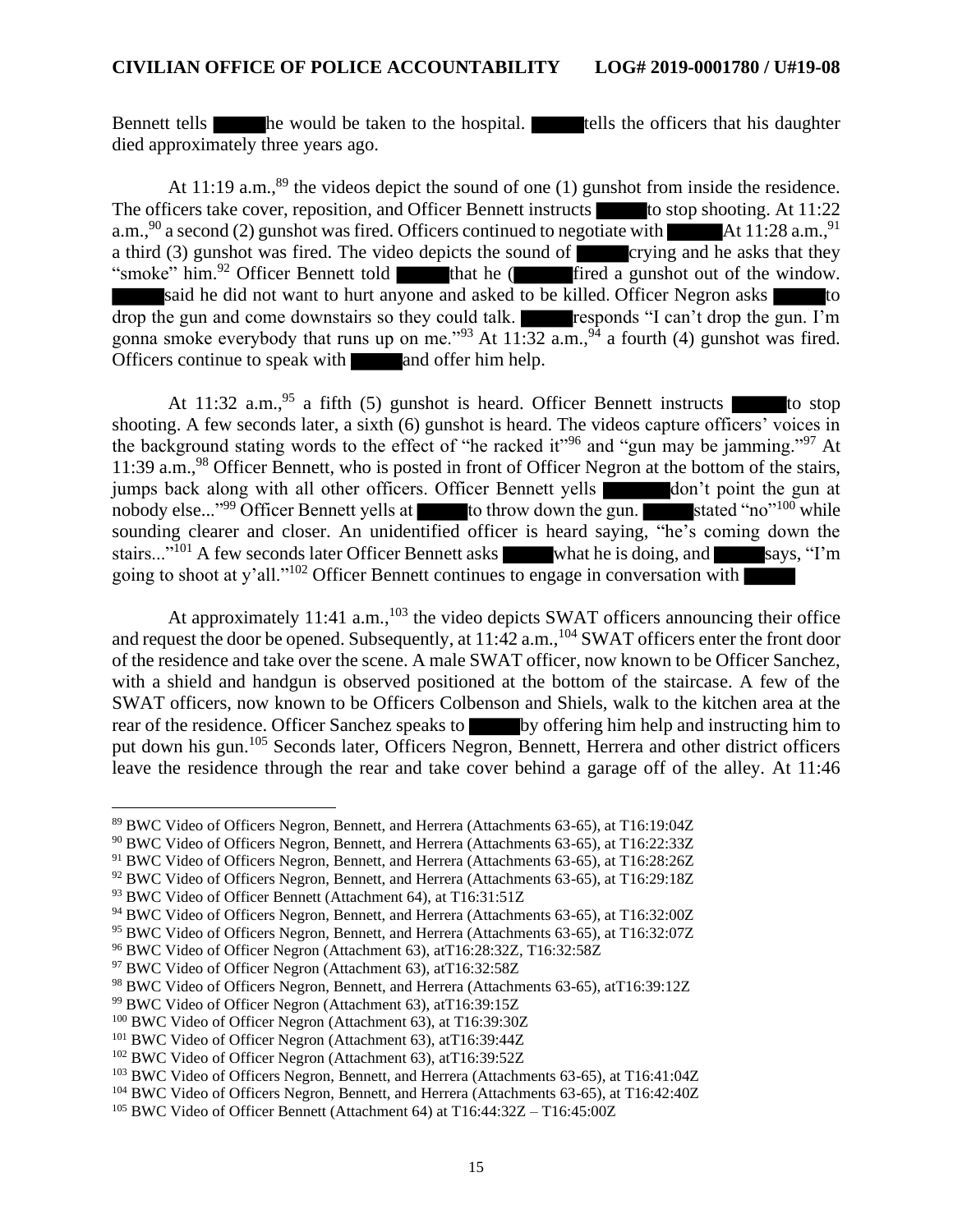a.m.,<sup>106</sup> the video depicts the sound of seven (7) back-to-back, slightly slow-paced, fired shots. Shortly thereafter, the BWC depicts a male voice saying, "one offender down."<sup>107</sup> Subsequently the officers walk further away from the residence.

The **BWC video** of **Sergeant Fred Coffey**<sup>108</sup> essentially depicts the same video footage as that of Officer Bennett and Officer Negron. Sergeant Coffey was assigned to Beat 362 on the date of incident and entered the residence while Officer Bennett and Officer Negron negotiated with Sergeant Coffey was observed at times walking between the front and rear rooms of the residence while instructing other officers and/or giving radio notifications. In addition, after the video depicts the sounds of the six (6) gunshots from inside the house, whispers appeared to be heard between Sergeant Coffey and a second male that the [ gun is jamming. At approximately 11:34 a.m., Sergeant Coffey announces over the radio "six rounds fired…weapon malfunction."<sup>109</sup> Subsequently the video depicts SWAT officers arrive to the scene. Sergeant Coffey exits the residence through the rear. At approximately 11:47 a.m., as Sergeant Coffey is walking outside towards Sergeant Claudio, several gunshots are heard faintly in the background. At 11:49 a.m., the notification "one offender down," is overheard of officers' radios.<sup>110</sup>

Multiple **Department In-Car Camera (ICC)<sup>111</sup>** videos were obtained from responding officers depicting on-scene activity before and after the incident, as well as unrelated ICC video footage. There are no ICC videos that depict the incident.

COPA obtained multiple **University of Chicago Police Department BWCs videos, 112** including from Sergeant Eric Grays and Officer Weigand,<sup>113</sup> who were inside of the residence prior to SWAT's arrival. All other UCPD BWC videos depict on-scene police response before and/or after the shots were fired by police. None of the BWC camera footage obtained depicts the shots fired by police.

The BWC video of Officer Salvatore Cappelluti and Officer Kyle Dillon depict them arriving to the scene as bicycle officers. They remain around the exterior perimeter of the residence, at times taking cover. At approximately 11:17 a.m., their BWCs depict them in the alley standing at the service door of the garage to the location of incident. The garage door opens, and exits the garage. He begins to speak to both officers and tells them, among other things, that he observed a black 9mm [handgun] on the bed. stated that "the "kept" asking for the police to come up here so I think he is going to try to take a shot at the police so they can kill him…I don't think he can kill himself."<sup>114</sup>

<sup>106</sup> BWC Video of Officers Negron, Bennett, and Herrera (Attachments 63-65), at T16:46:54Z

<sup>107</sup> BWC Video of Officer Negron (Attachment 63), atT16:49:01Z

<sup>&</sup>lt;sup>108</sup> BWC Video of Sergeant Coffey (Attachment 144).

<sup>109</sup> BWC Video of Sergeant Coffey (Attachment 144), atT16:34:49Z

<sup>110</sup> BWC Video of Sergeant Coffey (Attachment 144), atT16:48:59Z

<sup>&</sup>lt;sup>111</sup> ICC Videos (Attachment 136).

 $112$  BWC Videos of UCPD Officers (Attachments  $69 - 78$ ).

<sup>113</sup> First name unknown.

<sup>114</sup> BWC Video of Officer Cappelluti (Attachment 70). at 11:17:45.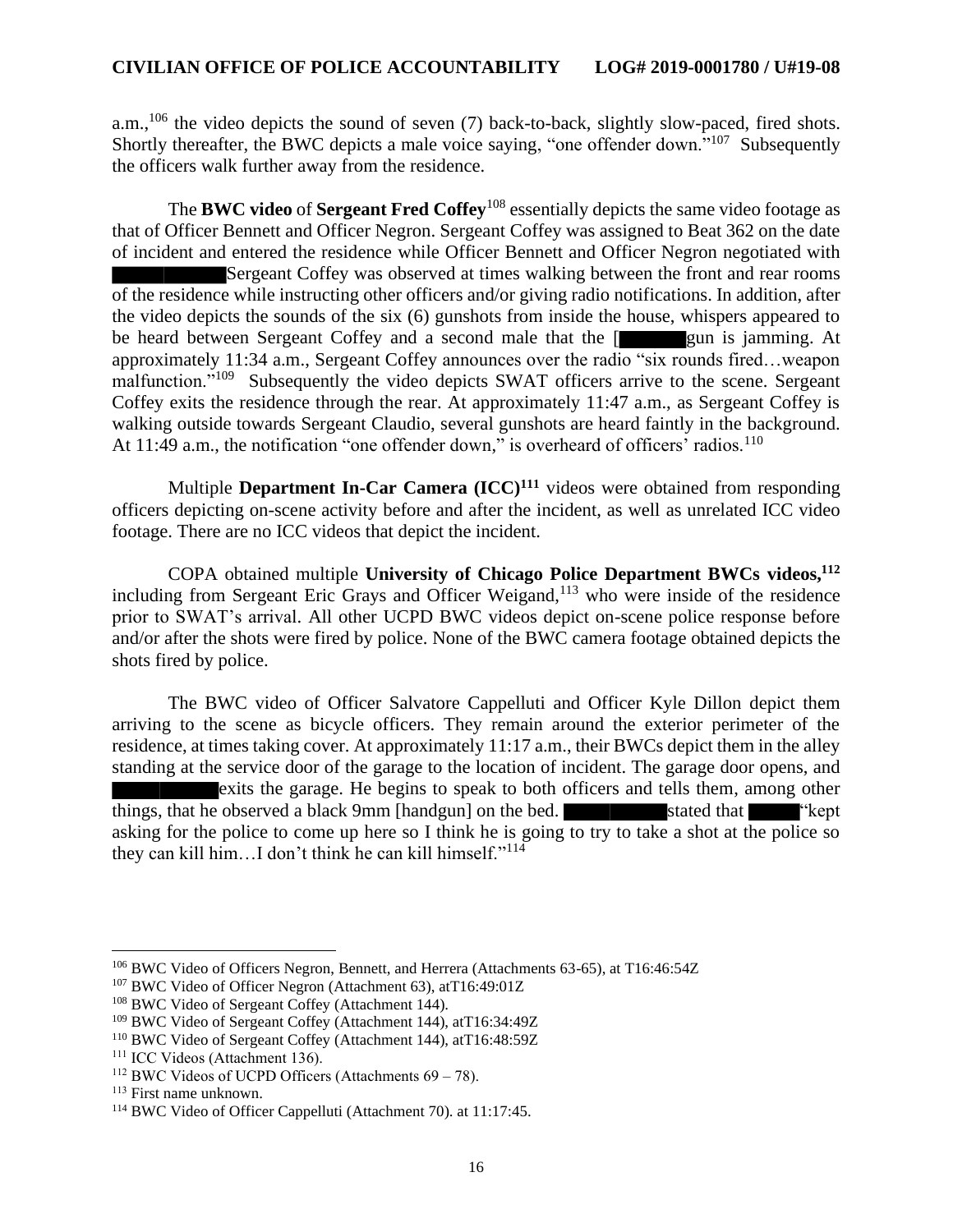#### **Audio**

**Office of Emergency Management and Communications ("OEMC"**) **911 calls** and **Department transmissions**<sup>115</sup> are consistent with **OEMC** Event Queries.<sup>116</sup> Such information relayed 911 calls from and Department transmissions announcing officer's response to the location of incident, shots fired by the subject, and SWAT's arrival to the scene.

At 10:43 a.m., called 911 and requested police to come and pick up his son.<sup>117</sup> He reported that his son arrived at his home yesterday (May 21, 2019) in which he allowed him to come in, but now won't leave. He reported that his son had a mental health diagnosis and was not on medication. **Further reported that there was a bench warrant out for his** son's arrest.

At 10:53 a.m., called 911 and reported that he had just called 10 minutes prior, and no one had showed up.<sup>118</sup> He stated that he had a "domestic problem"<sup>119</sup> and wanted to inform the police that according to his wife, his son may have a gun. His son woke up screaming and yelling that his mother took his stuff. His son was diagnosed with a mental health condition approximately 5 to 7 years ago. His son is not on medication. His son has a warrant because he missed a court date on a domestic abuse charge. According to his wife his son wants to turn himself in. He stated that he was standing outside because he did not want to go back in.

OEMC Dispatch<sup>120</sup> reported a "mental health disturbance"<sup>121</sup> at the location of incident and provided brief information as to what reported to 911 and, stated "no details about his mental state."<sup>122</sup> Dispatch later reported a "disturbance of a mental"<sup>123</sup> including that the subject may have a gun and that he was not taking medication for a mental health diagnosis. Throughout the next several minutes, reports were announced by unknown officers on-scene of the subject possibly having a gun as reported by his father. One officer reported that the subject was requesting that officers go upstairs. Beat 306D announced that the father observed the son in a bedroom with a gun. The subject was "held up in a bedroom upstairs" the officers were secure downstairs, and this appeared to be "CIT situation."<sup>124</sup> Announcements were made to secure the perimeter. An ambulance was requested to the area to remain on stand-by. Beat  $306D^{125}$  reported that he learned that the subject had texted his mother about hurting himself the night before.<sup>126</sup> Beat 362 reported that the subject fired one round.<sup>127</sup> Beat 320 requested for SWAT. A male officer announced that the subject fired a second round.<sup>128</sup> A few minutes later Beat 320 announced that a third round

<sup>&</sup>lt;sup>115</sup> OEMC Audio (Attachments  $11 - 17$ ).

<sup>&</sup>lt;sup>116</sup> OEMC Event Queries (Attachment 9).<br><sup>117</sup> 911 Call from **COEMC** ev

<sup>&</sup>lt;sup>117</sup> 911 Call from **OEMC** event #05396 (Attachment 11).<br><sup>118</sup> 911 Call from **OEMC** event #05645 (Attachment 12).

OEMC event #05645 (Attachment 12).

<sup>119 911</sup> Call from OEMC event #05645 (Attachment 12), at, 19 seconds.

<sup>120</sup> Department Transmission titled "Z7 10:45-11:45" (Attachment 13).

<sup>&</sup>lt;sup>121</sup> Department Transmission titled "Z7 10:45-11:45" (Attachment 13), at 10 minutes, 52 seconds.

<sup>&</sup>lt;sup>122</sup> Department Transmission titled "Z7 10:45-11:45" (Attachment 13), at 11 minutes 15 seconds.

<sup>123</sup> Department Transmission titled "Z7 10:45-11:45" (Attachment 13), at 27 minutes.

<sup>124</sup> Department Transmission titled "Z7 10:45-11:45" (Attachment 13), at 25 minutes.

<sup>&</sup>lt;sup>125</sup> The Case Incident report documents that Officer Negron and Officer Bennett were assigned to Beat 306D.

<sup>126</sup> Department Transmission titled "Z7 10:45-11:45" (Attachment 13), at 27 minutes.

<sup>127</sup> Department Transmission titled "Z7 10:45-11:45" (Attachment 13), at 34 minutes.

<sup>128</sup> Department Transmission titled "Z7 10:45-11:45" (Attachment 13), at 37 minutes.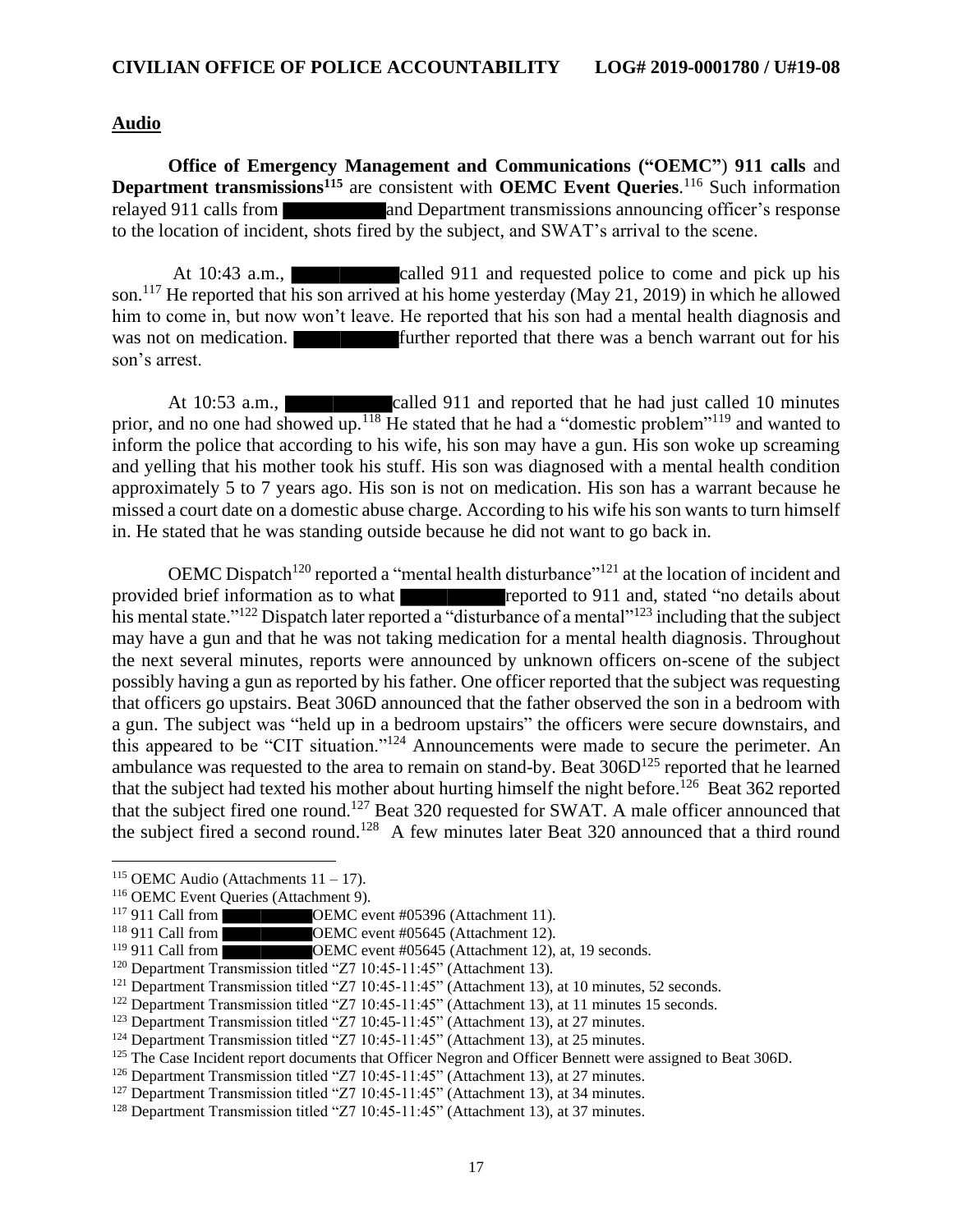was fired and may have struck a building next door. Beat 362 announced that five officers were inside of the residence securing the first floor. It was then announced that a fourth round was fired and sounded as if it struck something.<sup>129</sup> Several seconds later, an officer reported a fifth round was fired by the subject. Beat "Sam  $2^{130}$  announced that there was now a total of six shots fired by the subject, and they believed that his weapon may have since malfunctioned.<sup>131</sup> At 51 minutes into the audio, Beat 320 announced that SWAT was on scene. At 54 minutes, Beat 320 announced that SWAT was attempting to get in and they were at the front. A male stated "offender is coming down the stairs, he has a weapon, it sounds like its malfunctioning"<sup>132</sup> Seconds later a male instructs [SWAT] to not come through the front door.

Department Transmission titled "Z7 11:45 – 12:45" includes announcements of SWAT taking over the scene and that all district personnel left the residence. At approximately 7:25 minutes into the audio, Unit 600A requests that a CFD ambulance go to the front of the location to retrieve the "offender."

### **c. Physical Evidence**

A **Chicago Fire Department (CFD) Ambulance Report**, <sup>133</sup> documents the incident type as a SWAT Assist. Ambulance 38 arrived on scene at 11:15 a.m. and remained in the staging area until Department members instructed them to proceed to the location of incident. Ambulance 38 got to the subject at 11:54 a.m. CFD observed the subject to be unresponsive while lying on his back at the top of a staircase. They observed shell casings and a black handgun laying on the staircase. SWAT relocated the handgun due to risk. CFD observed that the subject sustained gunshot wounds to his head, right arm, right shoulder and left elbow area. The subject was transferred to the ambulance. A king airway was placed, and his clothing was removed. It was documented that there was a delay to leave the scene due to Department vehicles blocking the ambulance. During the transport to the University of Chicago Hospital, the subject lost his pulse and CPR was initiated. Upon arriving to the hospital, the subject was transferred to hospital staff.

The **University of Chicago Hospital**<sup>134</sup> refused to provide records.

The **Medical Examiner's (ME) Report**<sup>135</sup> for documents his date of death as May 22, 2019, and he was examined on May 23, 2019, at 8:53 a.m. by Dr. The evidence of injury was multiple gunshot wounds ("GSW") in which there was a total of eight (8). The entrance wounds were found to be; one (1) entrance GSW on the right side of the forehead in which fragments were recovered from the right side of the brain, one (1) entrance GSW to the left side of the jawline and exited the body, one (1) superficial "irregular" GSW to the left shoulder

<sup>129</sup> Department Transmission titled "Z7 10:45-11:45" (Attachment 13), at 47 minutes.

<sup>&</sup>lt;sup>130</sup> Department Transmission titled "Z7 10:45-11:45" (Attachment 13), at 49 minutes.

<sup>131</sup> Department Transmission titled "Z7 10:45-11:45" (Attachment 13), at 49 minutes.

<sup>132</sup> Department Transmission titled "Z7 10:45-11:45" (Attachment 13), at 54 minutes, 39 seconds.

<sup>&</sup>lt;sup>133</sup> EMS Ambulance Records (Attachment 46).

<sup>&</sup>lt;sup>134</sup> See COPA Medical Records Request dated June 18, 2019 (Attachment 33); COPA Medical Records Request dated May 19, 2020 (Attachment 128); University of Chicago Hospital Response dated May 29, 2020 (Attachment 131).

<sup>&</sup>lt;sup>135</sup> Office of the Medical Examiner, Report of Postmortem Examination, # ME2019-02338 (Attachment 79).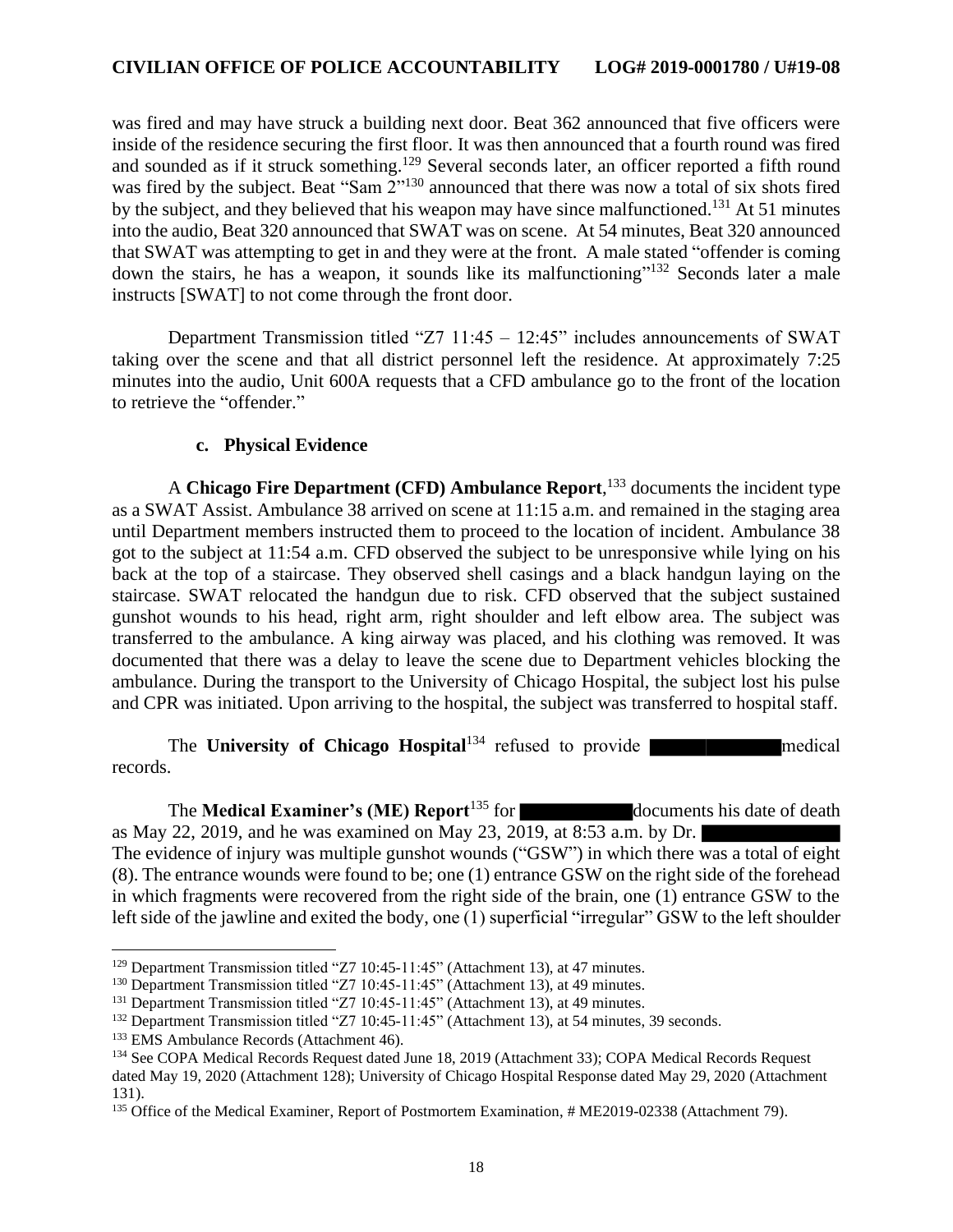that lacerated the skin, one (1) entrance GSW to the anterior aspect of the right arm and exited the body on the upper right side of the back; two (2) superficial GSW to the right side of the chest that lacerated the skin, one (1) ovoid (three dimensional) GSW on the anterolateral aspect of the right arm; and, one (1) ovoid GSW on the posterior aspect of the left wrist. Documents indicate there was evidence of a remote gunshot wound in which a "deformed gray metal projectile fragment was recovered from a...soft tissue pocket in the right leg."

Toxicology results were positive for Cotinine, Ethanol/Alcohol in which the Blood Alcohol Concentration was 0.375 and showed THC. The cause of death was multiple gunshot wounds, and the manner of death was documented as a Homicide.

In a case report by ME Investigator Ferguson, it was documented that **The Community** "had previously been at the emergency room at least eight times for incidents of aggressive behavior…one overdose, and at least three suicide attempts."<sup>136</sup> Investigator Ferguson took pictures of at the hospital and then traveled to and photographed the scene. He observed an "almost-empty bottle of vodka... a soda pop bottle..."<sup>137</sup> and medicine prescribed to in the bathroom medicine cabinet. 138

Department **Crime Scene Processing Reports ("CSPR"),** <sup>139</sup>**Evidence Plat,** 140  **Inventory Sheets**<sup>141</sup> and a **COPA [On-scene] Evidence Observation Summary Report**<sup>142</sup> document, among other things, the location and type of evidence collected in connection with the incident. Documents indicate that the Ruger EC9S 9mm pistol in **possession** was not registered.

Evidence technicians recovered a total of thirteen expended shell casings and other evidence following the incident, including, but not limited to:

- Six (6) expended shell casings stamped "FC 9mm Luger," recovered from the  $2<sup>nd</sup>$ floor front bedroom (CSM #10-16).<sup>143</sup>
- Four (4) expended shell casings stamped "Win 9mm Luger +P" recovered from the  $2<sup>nd</sup>$  stair of the front stairway to the  $2<sup>nd</sup>$  floor (CSM # 3-6) and, one (1) expended shell casing stamped "Win 9mm Luger +P" recovered from the foyer floor next to the front stairway to the  $2<sup>nd</sup>$  floor.<sup>144</sup>

<sup>&</sup>lt;sup>136</sup> Office of the Medical Examiner, Report of Postmortem Examination, # ME2019-02338 (Attachment 79), at page 26.

<sup>&</sup>lt;sup>137</sup> Office of the Medical Examiner, Report of Postmortem Examination, # ME2019-02338 (Attachment 79), at page 27.

<sup>&</sup>lt;sup>138</sup> Office of the Medical Examiner, Report of Postmortem Examination, # ME2019-02338 (Attachment 79), at page 27.

<sup>&</sup>lt;sup>139</sup> Crime Scene Processing Report # 400638 (Attachment 23).

<sup>140</sup> Crime Scene Worksheet (Attachment 120).

<sup>141</sup> Property Inventory Reports (Attachment 25).

<sup>&</sup>lt;sup>142</sup> Firearm Qualifications Report and COPA Evidence Observation Summary Report (Attachments 51, 59).

 $143$  Property Inventory Reports (Attachment 25), at Inventory #

<sup>&</sup>lt;sup>144</sup> Property Inventory Reports (Attachment 25), at Inventory #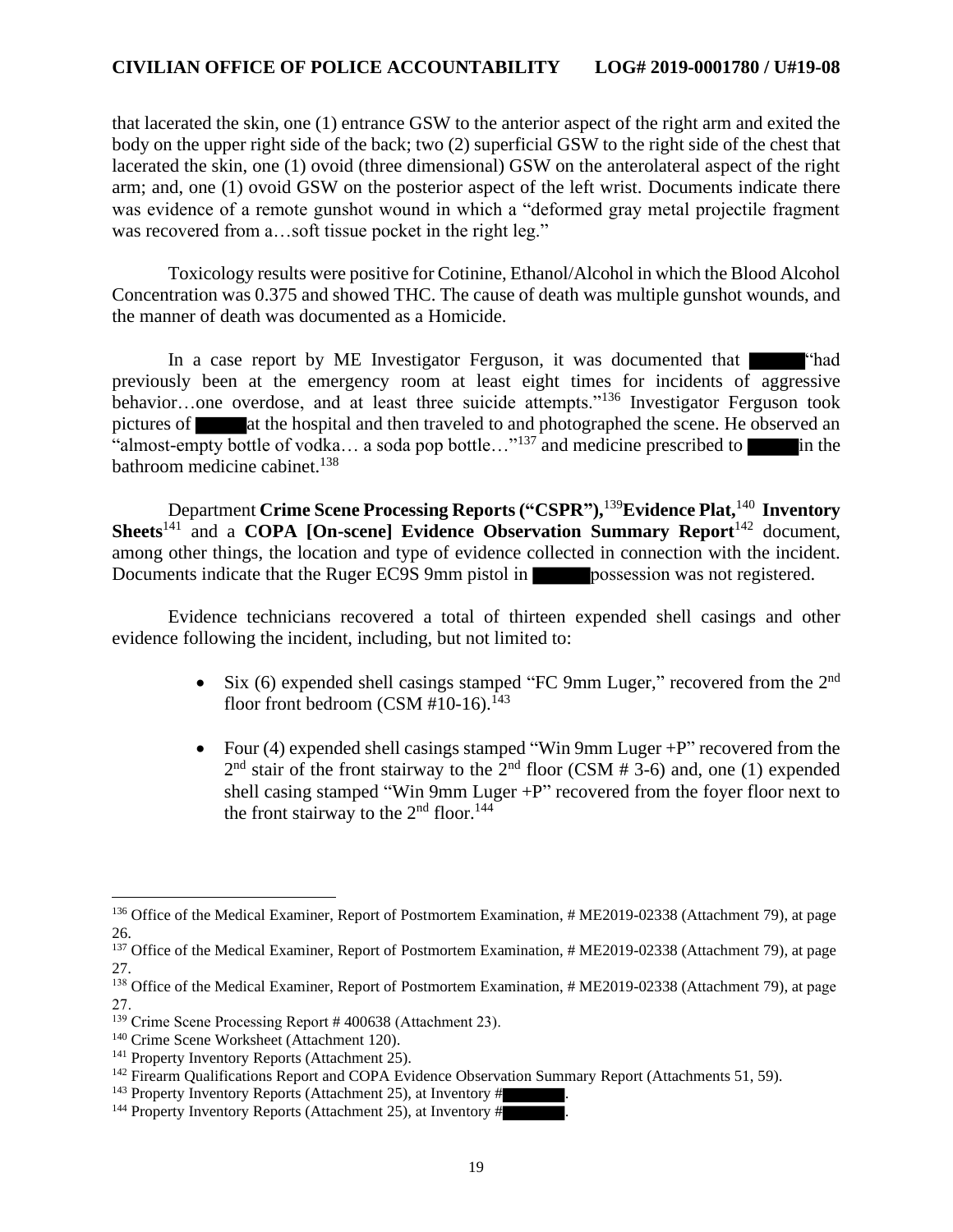- One (1) expended shell casing stamped "Winchester 223 REM" recovered from the  $3<sup>rd</sup>$  stair of the front stairway to the  $2<sup>nd</sup>$  floor (CSM #2) and, one (1) expended shell casing stamped "Winchester 223" recovered from the  $2<sup>nd</sup>$  stair of the front stairway to the  $2<sup>nd</sup>$  floor (CSM #3).<sup>145</sup>
- Bushmaster M4, .556 caliber rifle, serial # , belonging to Officer Colbenson. This firearm was recovered with a 30-round capacity magazine, 24 live rounds stamped "Winchester 223 REM" from the magazine<sup>146</sup> and, one live round stamped "Winchester 223 REM" recovered from the chamber of the rifle.<sup>147</sup>
- Glock model 17, semi-automatic pistol, serial # belonging to Officer Sanchez. This firearm was recovered with a 17-round capacity magazine, 12 live rounds stamped "Win 9mm Luger +P" recovered from the magazine and, one live round stamped "9mm Luger  $+P$ " recovered from the chamber of the pistol.<sup>148</sup>
- Ruger EC9S 9mm, semi-automatic pistol, serial # (CSM #8), belonging to This firearm was recovered with a 7-round magazine and, one (1) live round stamped "FC 9mm Luger," recovered from the chamber of the firearm.<sup>149</sup>

Additionally, a Gun Shot Residue kit #19-005 was administered to the hands of while at the University of Chicago Hospital.<sup>150</sup>

**Illinois State Police (ISP) Forensic Science Laboratory Reports<sup>151</sup>** include Firearms, Latent Print and Microscopy Trace results. The lab results document that all firearms tested, including the Ruger, Glock, and Bushmaster, were operable. In addition, a total of two (2) Winchester 223 Remington fired cartridge casings were found inconclusive when compared to the Bushmaster rifle belonging to Officer Colbenson. A total of five (5) Winchester 9mm Luger +P cartridges were determined to have been fired from a Glock model 17 belonging to Officer Sanchez; and it was determined that six (6) 9mm luger fired cartridge casings were fired from the Ruger semi-automatic pistol belonging to

An ISP report dated August 14, 2019, of a latent print tested on firearm, a Ruger semi-auto pistol, documents that one (1) pistol, one (magazine) and one (1) live cartridge, resulted in "no suitable latent prints."

<sup>&</sup>lt;sup>145</sup> Property Inventory Reports (Attachment 25), at Inventory #

<sup>&</sup>lt;sup>146</sup> This is consistent with Detective Supplementary report titled "Progress" under Att. 132, page 9. However, this is inconsistent with the Major Incident Notification report Att. 30 that documents that there were 25 live rounds recovered from the magazine.

<sup>&</sup>lt;sup>147</sup> Property Inventory Reports (Attachment 25), at Inventory #

 $148$  Property Inventory Reports (Attachment 25), at Inventory #

 $149$  Property Inventory Reports (Attachment 25), at Inventory #

 $150$  Property Inventory Reports (Attachment 25), at Inventory #

<sup>&</sup>lt;sup>151</sup> Illinois State Police Forensic Laboratory Reports (Attachments  $117 - 119$ , 145).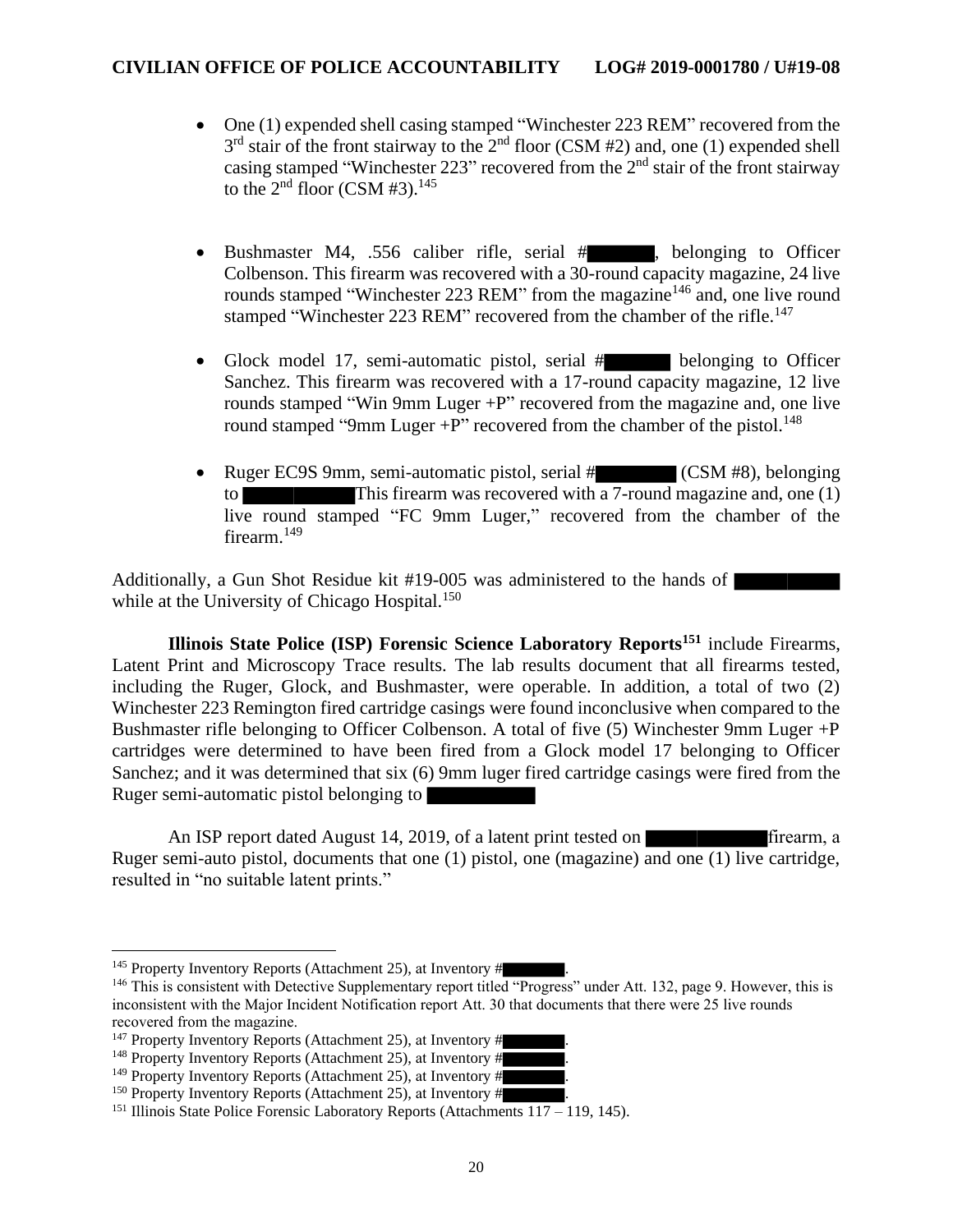An ISP report dated April 13, 2021, of a Microscopy Trace via a Gunshot Residue Kit #19- 005 administered to documents that samples tested from the back of his right hand, back of his left hand and a "room control" were found to contain "particles characteristic of background samples." However, the test concluded that did not discharge a firearm with either hand and if he did "then particles were not deposited, were removed by activity, or were not detected by the procedure.<sup>152</sup>

#### **d. Documentary Evidence**<sup>153</sup>

A **Department Arrest Report**<sup>154</sup> documents that on May 22, 2019, at 11:50 a.m., was charged with four (4) counts of Aggravated Assault/Use Firearm/Peace Officer.<sup>155</sup> The victims were documented as Officer Sanchez, Officer Colbenson, Officer Negron and Officer Bennett. The narrative of the arrest report documents, in essence, that was placed in custody after pointing a firearm at the above-mentioned officers. Officer Sanchez and Officer Colbenson fired at "in defense of their lives." Sustained gunshot wounds and was placed in custody and taken to the University of Chicago Hospital. While at the hospital he succumbed to his injuries and was pronounced deceased at 12:28 p.m. by Dr.

**Detective Supplementary Reports<sup>156</sup>** document information collected and reported by the Department regarding the May 22, 2019, officer-involved shooting of All Detective Supplementary Reports provide essentially the same information as documented in the Arrest Report and/or Original Case Incident Report. In addition, the reports include statements taken of witness officers and involved officers, all of which are consistent with statements given to COPA and/or as shown on BWC video.

The reports further document that Detective Sandoval interviewed Detective M. Wright, who stated that he arrived on scene as the negotiator. Detective Wright spoke to the family during the time of incident and gathered information about notified him that notified him that was firing a gun while on the second floor of the residence. At 12:14 a.m., sent a text to **making a reference to his deceased aunt and "expressed suicidal ideation.**"<sup>157</sup> The documents indicate that told Detective Wright that told him he wanted the police to shoot him.

<sup>153</sup> SWAT Unit 353 did not complete a SWAT Mission Plan, SWAT Incident Log or Supplemental Report. See Att. 55. SWAT Unit 353 provided COPA with a redacted copy of the SWAT Standard Operation Procedures.

<sup>154</sup> Arrest Report, RD # (Attachment 3). This information is corroborated by the following Department Original Case Incident Reports: RD # Event # titled "Assault – Aggravated PO: Handgun"; RD  $#$  Event  $#$  titled "Law Enforcement Related – Death – Officer Involved Shooting." for RD Event  $\#$  titled "Assault – Aggravated PO: Handgun" and for RD  $\#$  Event # titled "Law Enforcement Related – Death – Officer Involved Shooting" (Attachments 2 and 121).

<sup>&</sup>lt;sup>152</sup> ISP Trace laboratory report (Attachment 145).

<sup>&</sup>lt;sup>155</sup> The Case Incident Report documents that was charged with ten  $(10)$  counts of Aggravated Assault with a handgun against an officer.

<sup>&</sup>lt;sup>156</sup> Detective Supplementary Reports RD # and RD # (Attachments 4, 5, 122, and 132-135). These reports indicated they should be read in conjunction with one another.

<sup>&</sup>lt;sup>157</sup> Case Supplementary Report # (Attachment) 134), at page 13.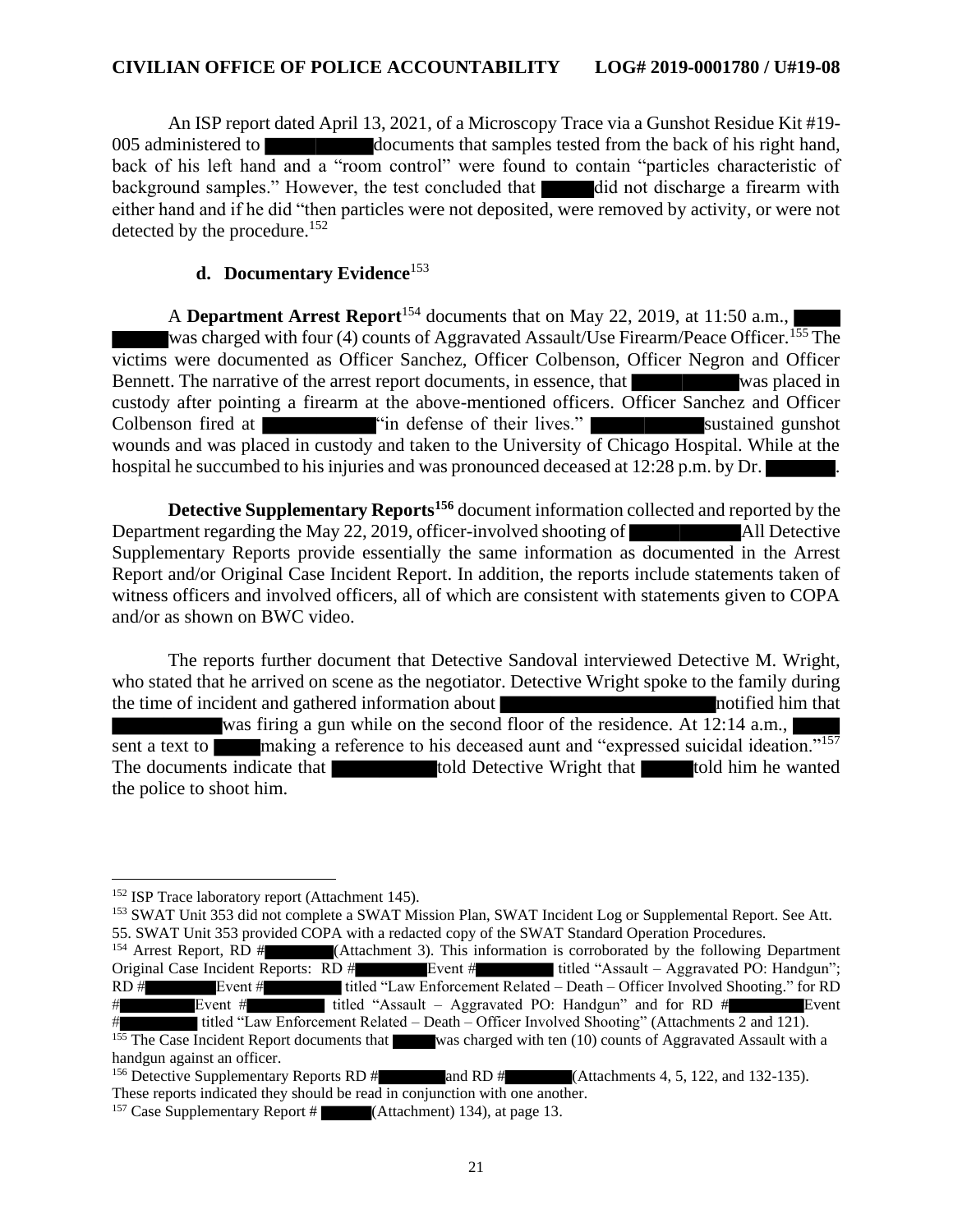**General Progress Reports**<sup>158</sup> document essentially the same information as in the case incident reports and detective supplemental reports including, but not limited to, identifying involved parties, responding officers on-scene, statements from witness officers, involved officers, and parents of

In addition, Detective Roxanne Hopps<sup>159</sup> reported that she spoke to mother, who stated in summary, that her son had just arrived from Arizona. She spoke to him on the morning of the incident, and they were in an argument as **accused here** of taking his "stuff" and his gun. She described him as being in distress. told he was not supposed to have gun as he had previously been arrested on a gun charge. The never saw a gun. He had previously attempted suicide and was hospitalized. Detective Hopps spoke to while at the University of Chicago Hospital, and **Example 2018** essentially reported the same information as in his 911 call to OEMC, statement to COPA, ERI video interview as well as conversations between him and several officers that were depicted in BWC video footage. At the age of 14 his son had attempted to commit suicide by taking pills. He has had treatment for mental illness at Lakeshore Hospital, Hines Hospital, Mercy Hospital and Rush Hospital. His son had a psychologist out of Northwestern Hospital. His son did not like to take medication and had not been on them for approximately one year.

A **Major Incident Notification Report**<sup>160</sup> documents the date, time and location of incident and involved parties. A secondary RD # was documented. It was documented that the "offenders" (sic) weapon, a Ruger pistol, was recovered on the top stair inside of the residence. It was documented that Officer Sanchez' firearm, a Glock 17, was recovered with 12 live rounds in the magazine and one  $(1)$  live round in the chamber and with FOID # Officer Colbenson's firearm, a Bushmaster rifle, was recovered with 25 rounds in the magazine and one  $(1)$  round in the chamber.<sup>161</sup>

**Tactical Response Reports** <sup>162</sup> for Officer Sanchez and Officer Colbenson, document that was armed, he had a documented mental illness/emotional disorder, and CFD Emergency Management Service ("EMS") and a "SWAT medic" provided medical treatment. did not follow verbal direction, was an imminent threat of battery with a weapon, physically attacked with a weapon and used force likely to cause death or great bodily harm. His weapon use was documented as "member at gunpoint." Officer Sanchez and Officer Colbenson indicated in their reports that they used force mitigation efforts including member's presence, verbal directions, specialized units, tactical positioning, additional unit members, a ballistic shield and use of their firearms.

<sup>&</sup>lt;sup>158</sup> General Progress Reports, RD  $#$  (Attachment 124).

<sup>&</sup>lt;sup>159</sup> Detective Hopps is a member of the Incident Response Team.

<sup>&</sup>lt;sup>160</sup> Major Incident Notification Report (Attachment 30).

<sup>&</sup>lt;sup>161</sup> This is inconsistent with Department and COPA documentation that documented those 24 live rounds were recovered from the magazine and one (1) live round in the chamber. [COPA is unable to determine the reason for the discrepancy.]

<sup>&</sup>lt;sup>162</sup> Tactical Response Report by Officer Colbenson (Attachment 19); Tactical Response Report by Officer Sanchez (Attachment 20).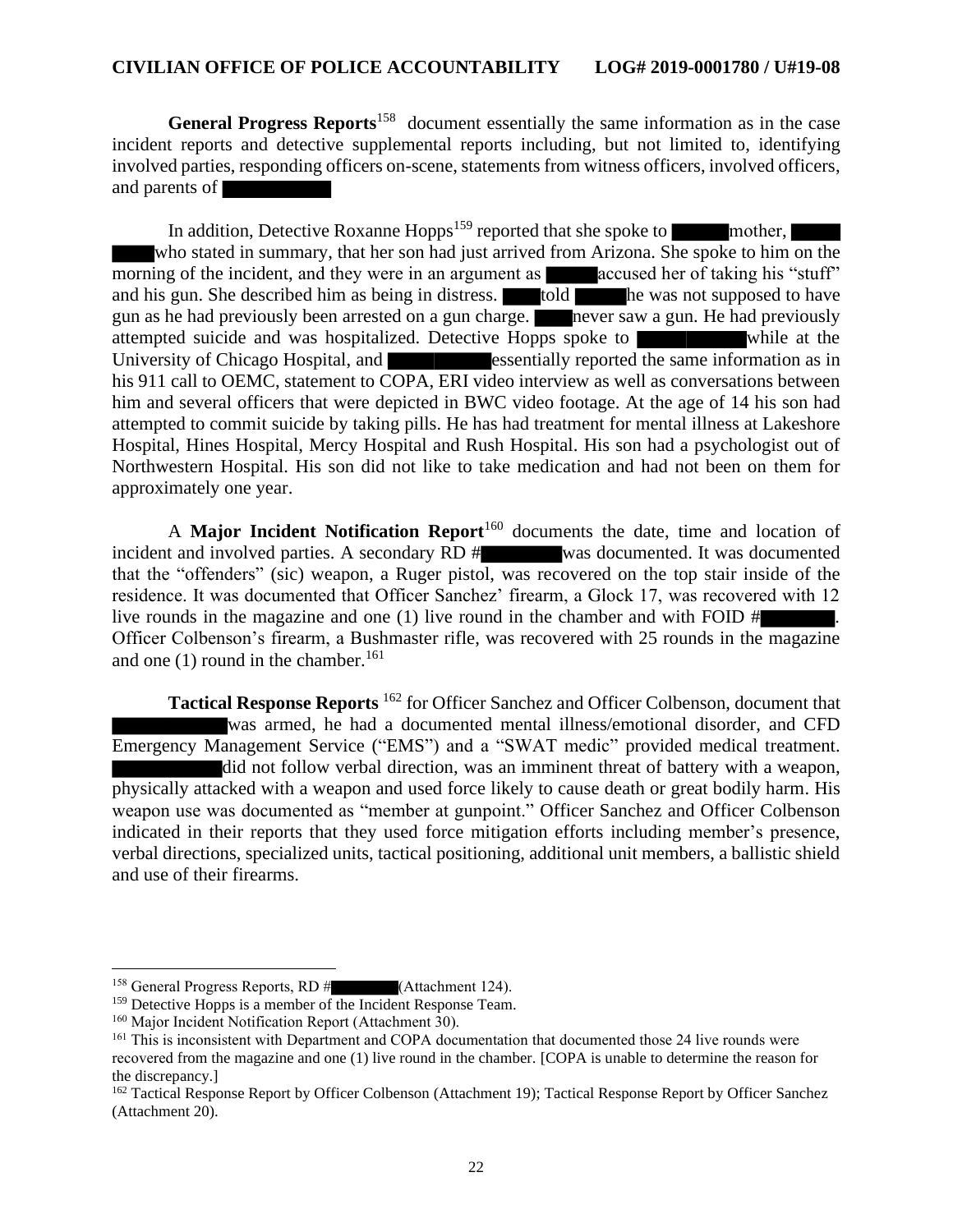A **Canvass Report<sup>163</sup>** documents COPA investigators canvassed the area of incident on May 23, 2019 but did not identify additional witnesses.

#### **e. Additional Evidence**

A **COPA Summary report** titled **Observation of Clearing of Firearm**<sup>164</sup> documents that on May 22, 2019, after the incident and while on-scene inside of a Department Command van, COPA members and Department personnel observed the processing and clearing of Officer Sanchez' and Officer Colbenson's firearms. Officer Sanchez' firearm was reported to be a Glock 17, 9mm pistol. It was cleared with one (1) live round from the chamber and twelve (12) live rounds from the magazine. The ammunition that was cleared from the firearm were all described as being a 9mm Winchester Luger  $+P$ . The magazine capacity was seventeen (17) rounds. Officer Colbenson's firearm was reported to be a Bushmaster M4 rifle. It was cleared with one (1) live round from the chamber and twenty-four (24) live rounds from the magazine. The ammunition that was cleared from the firearm were all described as being Win. .223 REM. The magazine capacity was thirty (30) rounds.

COPA obtained and reviewed **Department Firearms Training and Certification Report** that includes firearm qualification and FOID card status for Officer's Sanchez and Colbenson.<sup>165</sup> It is documented that Officer Sanchez was qualified with his Glock 17, serial # on the date of incident and had an active FOID card. Officer Colbenson was qualified with his carbine, Bushmaster firearm on the date of incident. The FOID card section was blank.

On April 1, 2021, the Estate of filed a **civil complaint 21 CV** against Defendants CPD Officers Colbenson and Sanchez and the City of Chicago. The complaint allegations included but were not limited to Excessive Force, Wrongful Death, Willful and Wanton Infliction of Emotional Distress, and *Monell* claims.<sup>166</sup>

## **VI. LEGAL STANDARD**

#### **Use of Force.**

CPD Policy states that the "Department's highest priority is the sanctity of life."<sup>167</sup> CPD members are expected to act with the utmost regard for preserving human life and must comply with CPD use of force orders.<sup>168</sup> CPD's policy in place on the date of the incident provides that a

<sup>163</sup> COPA Investigative Report: Summary of Canvas (Attachment 139).

<sup>&</sup>lt;sup>164</sup> COPA Investigative Report: Observation of clearing of firearms (Attachment 129).

<sup>165</sup> Firearms Training and Certification Report for Officer Colbenson (Attachment 59); Firearms Training and

Certification Report of Officer Sanchez (Attachment 60).

<sup>166</sup> Attachment #148.

<sup>&</sup>lt;sup>167</sup> General Order G03-02 (effective October 16, 2017, to February 28, 2020) (hereinafter the "Use of Force Order").

<sup>&</sup>lt;sup>168</sup> Questions as to the propriety of a police officer's use of force, including excessive or deadly force, are also typically evaluated under state law as well as the 4<sup>th</sup> Amendments to the United States Constitution and Illinois state Constitution. However, CPD policy in place at the time of the incident in this case prohibited the use of deadly force under circumstances that would have been permissible under state law and  $4<sup>th</sup>$  amendment law, meaning that CPD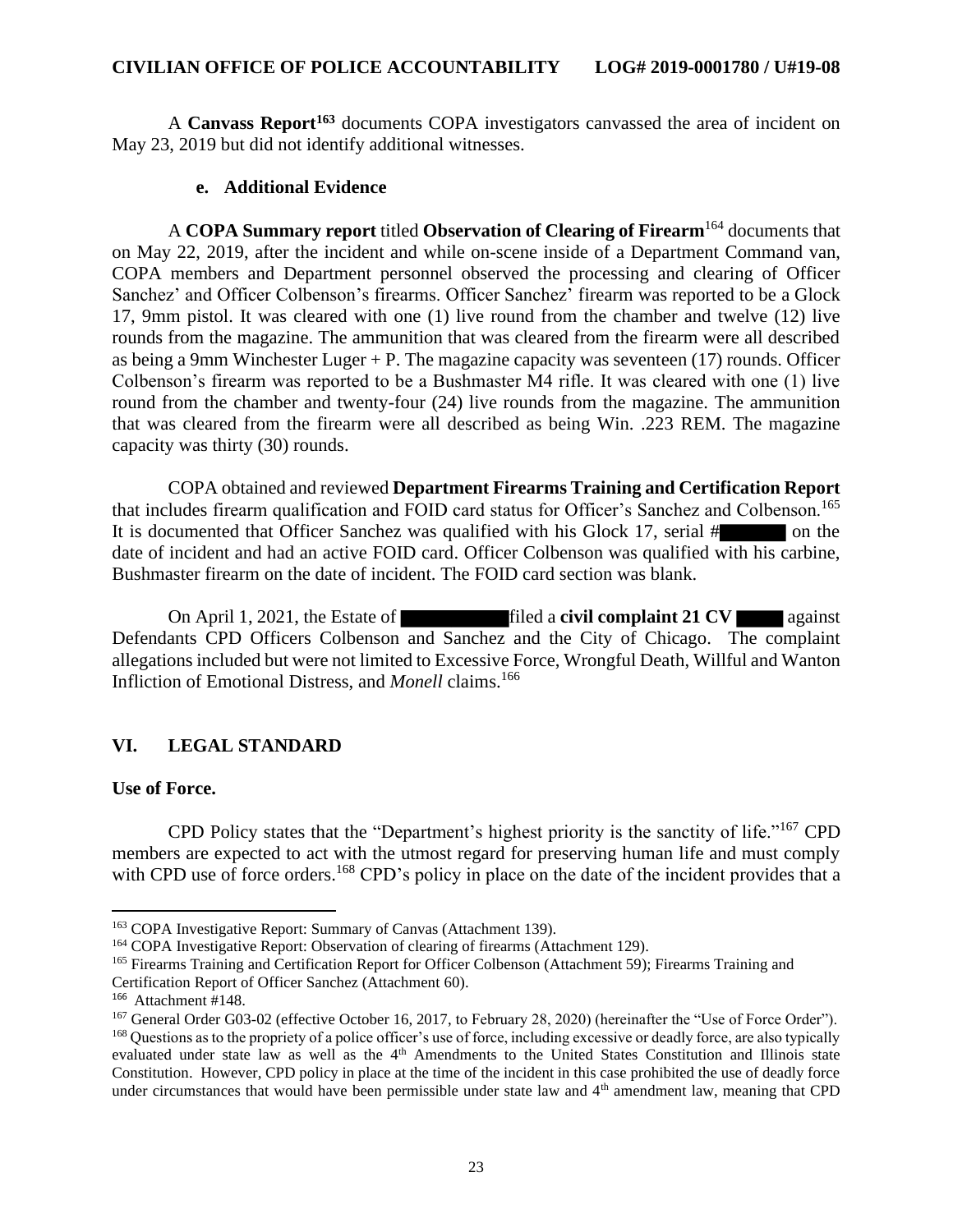CPD member's use of force must be evaluated based on the totality of the circumstances known by the member at the time of the incident, from the perspective of a reasonable Department member in the same or similar circumstances, and without the benefit of  $20/20$  hindsight.<sup>169</sup> CPD policy recognizes that Department members must "make split-second decisions – in circumstances that are tense, uncertain, and rapidly evolving-about the amount of force that is necessary in a particular situation."<sup>170</sup>

CPD General Order entitled "Use of Force" provides that a member's use of force must be "objectively reasonable, necessary, and proportional."<sup>171</sup> Each of these elements is further explained in CPD policy, as follows:

- Objectively Reasonable: In evaluating use of force, CPD policy provides that the key issue is whether the Department member's use of force was objectively reasonable under the totality of the circumstances at the time force is used. Although "reasonableness" cannot be precisely defined, CPD policy states the following non-exclusive list of factors can be considered:
	- o whether the subject is posing an imminent threat;
	- o the risk of harm, level of threat, or resistance presented by the subject; and
	- $\circ$  the subject's proximity or access to weapons."<sup>172</sup>
- Necessary. Department members are limited to using "only the amount of force" required under the circumstances to serve a lawful purpose."<sup>173</sup>
- Proportional. A Department member's use of force must be proportional to the "threat, actions, and level of resistance offered by a subject."<sup>174</sup>

To reduce or avoid the need for use of force, Department policy directs members to use deescalation techniques and "Principles of Force Mitigation" when safe and feasible under the circumstances.<sup>175</sup> These concepts include techniques such as:

- "Continual Communication," which means using verbal control techniques to avoid or minimize confrontations before resorting to physical force. This includes using persuasion, advice, instruction, and warning prior to any use of force;
- "Tactical Positioning," which involves use of positioning, distance, and cover to contain a subject and create a zone of safety for officers and the public; and
- Using "Time as a Tactic" to, among other things, permit the de-escalation of a subject's emotions and provide time for the subject to comply with police orders, provide time for continued communication, and allow for the arrival of additional members or special units and equipment.<sup>176</sup>

policy is *more* restrictive than state law and federal 4<sup>th</sup> amendment law. COPA's analysis therefore focuses solely on whether Officer Sanchez's and Officer Colbenson's use of deadly force complied with CPD policy in place at the time of the incident, May 22, 2019. COPA cites to judicial decisions in its analysis solely as an aide to interpretation of common concepts or terms (such as the meaning of "objectively reasonable").

<sup>169</sup> Use of Force Order, section II.D.

<sup>&</sup>lt;sup>170</sup> Use of Force Order, section II.D.

<sup>&</sup>lt;sup>171</sup> Use of Force Order, section III.B.

 $172$  Use of Force Order, section III.B.1(a)-(c).

<sup>&</sup>lt;sup>173</sup> Use of Force Order, section III.B.2.

<sup>&</sup>lt;sup>174</sup> Use of Force Order, section III.B.3.

<sup>175</sup> Use of Force Order, section III.B.4; *see also* G.O. 03-02-01 (the "Force Options Order"), section III.

<sup>&</sup>lt;sup>176</sup> Force Options Order, section III.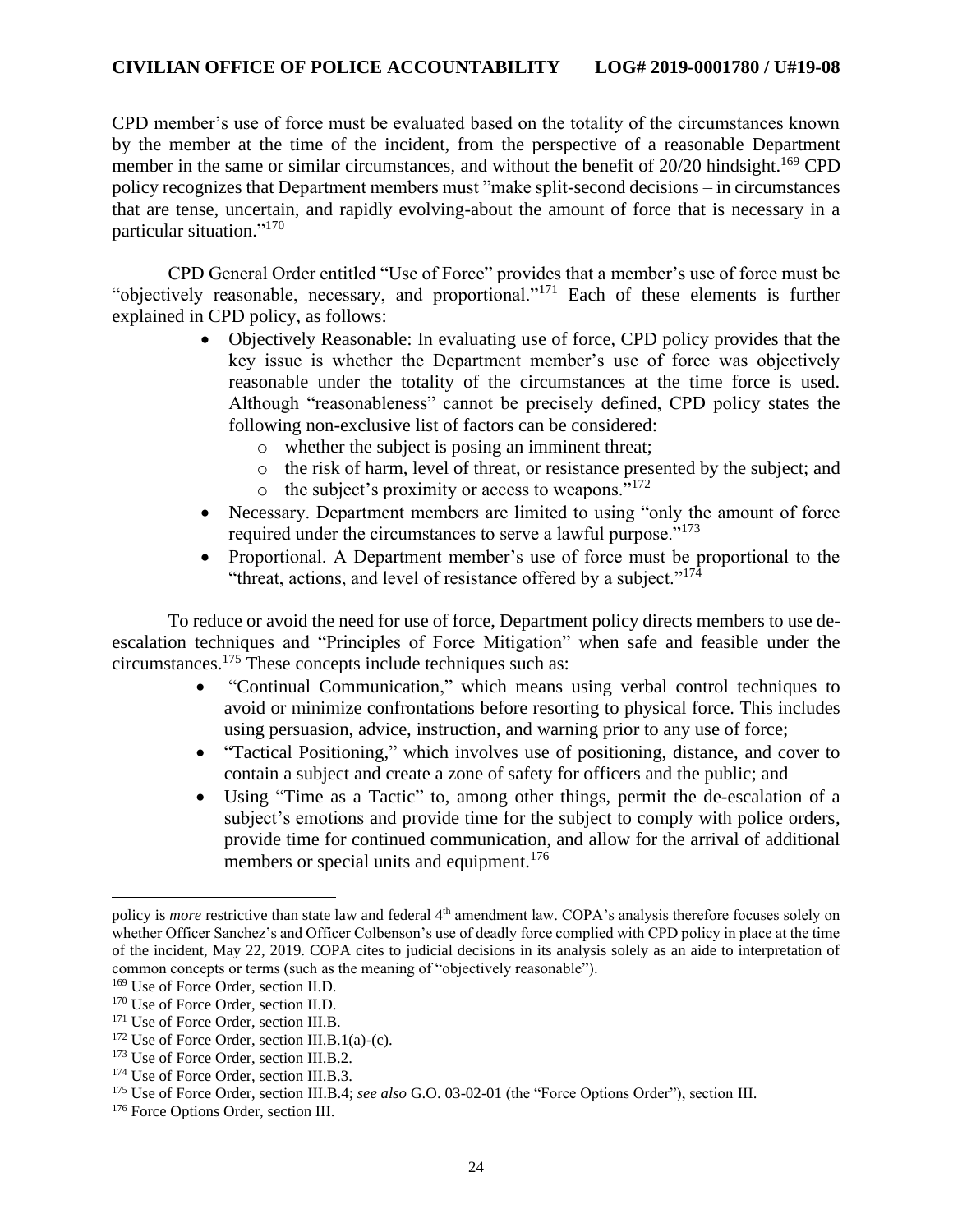When employing these techniques, Department members are required to continually access the situation and modify their use of force in ways that ensure officer safety as circumstances develop.<sup>177</sup>

### **a. Use of Deadly Force.**

A Department member's use of deadly force, which includes the discharge of a weapon in the direction of a person subject to arrest, is controlled by additional policy restrictions. In particular Department members may only use deadly force as a "last resort" when necessary to protect against an imminent threat to life or to prevent great bodily harm to the member or another person.<sup>178</sup> A threat is defined as "imminent" when it is objectively reasonable to believe that:

(a) the subject's actions are immediately likely to cause death or great bodily harm to the member or others unless action is taken;

(b) the subject has the means or instruments to cause death or great bodily harm; and

(c) the subject has the opportunity and ability to cause death or great bodily harm." $179$ 

The Department's definition of "last resort" re-enforces the principle that a Department member may only use deadly force when presented with an "imminent threat."<sup>180</sup>

The Force Options Order outlines the force options available to Department members when met with resistance or threats.<sup>181</sup> The Force Options Order authorizes the use of deadly force in situations involving an "assailant," which is defined as a subject whose actions constitute an imminent threat of death or great bodily harm to a Department member or another person.<sup>182</sup>

<sup>&</sup>lt;sup>177</sup> Use of Force Order, section III.B.4.

<sup>&</sup>lt;sup>178</sup> Use of Force Order, section III.C.3.

<sup>&</sup>lt;sup>179</sup> The Force Options Order the force options available to Department members when met with resistance or threats. That General Order authorizes the use of deadly force in situations involving an "assailant," defined under the order as a subject whose actions constitute an imminent threat of death or great bodily harm to a Department member or another person. G03-02-01(IV)(C)(2). The standards in the Force Options directive therefore substantially mirror those in the Use of Force Order.

<sup>180</sup> *Id.*

<sup>&</sup>lt;sup>181</sup> Use of Force Order, section III.C.

<sup>182</sup> Force Options Order, section IV.C.2.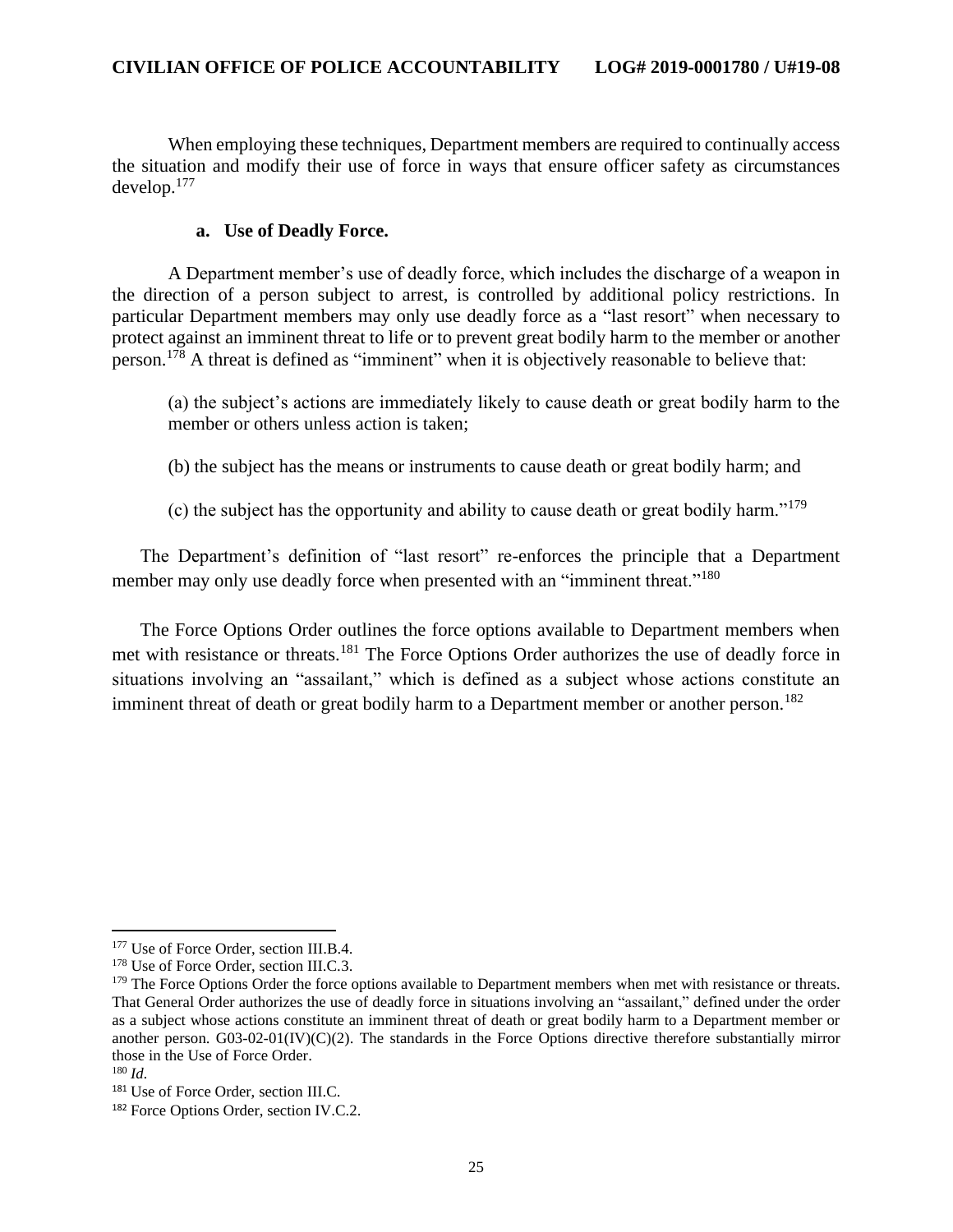### **b. Firearms Directives.**

Department policy requires all members to have a valid FOID card and possess the FOID card while on duty.<sup>183</sup> Moreover, policy dictates that carbine magazines will be loaded two rounds short of capacity.<sup>184</sup>

### **c. Standard of Proof.**

For each allegation COPA must make one of the following findings:

- 1. Sustained where it is determined the allegation is supported by a preponderance of the evidence;
- 2. Not Sustained where it is determined there is insufficient evidence to prove the allegations by a preponderance of the evidence;
- 3. Unfounded where it is determined by clear and convincing evidence that an allegation is false or not factual; or
- 4. Exonerated where it is determined by clear and convincing evidence that the conduct described in the allegation occurred, but it is lawful and proper.

While COPA did not serve allegations related to Officers Sanchez and Colbenson's use of deadly force, COPA evaluate the use of deadly force applying the preponderance of the evidence standard.<sup>185</sup>

A **preponderance of evidence** is evidence indicating that it is **more likely than not** that the conduct occurred and violated Department policy.<sup>186</sup> If the evidence gathered in an investigation establishes that it is more likely that the misconduct occurred, even if by a narrow margin, then the preponderance of the evidence standard is met.

**Clear and convincing evidence** is a higher standard than a preponderance of the evidence but lower than the "beyond-a-reasonable doubt" standard required to convict a person of a criminal offense.<sup>187</sup> Clear and convincing is defined as a "degree of proof, which, considering all the evidence in the case, produces the firm and abiding belief that it is highly probable that the proposition . . . is true."<sup>188</sup>

<sup>&</sup>lt;sup>183</sup> Department Approved Weapons and ammunition, Uniform and Property Order U04-02 VI.A.4 (effective June 2, 2017) (Attachment 94).

<sup>&</sup>lt;sup>184</sup> Police Carbine Operator Program, Uniform and Property Order U04-02-05 IX.D.4 (effective Mar. 8, 2019). (Attachment 95). Department policy provides a note that the purpose of loading a carbine two short of capacity is to ensure proper seating of the magazine.

<sup>185</sup> *See* Municipal Code of Chicago §2-78-110.

<sup>186</sup> *See Avery v. State Farm Mutual Automobile Insurance Co.*, 216 Ill. 2d 100, 191 (2005) ("A proposition is proved by a preponderance of the evidence when it has been found to be more probably true than not.").

<sup>187</sup> *See e.g.*, *People v. Coan*, 2016 IL App (2d) 151036 (2016).

<sup>&</sup>lt;sup>188</sup> *Id.* at  $\P$  28 (quoting Illinois Pattern Jury Instructions, Criminal, No. 4.19 (4th ed. 2000)).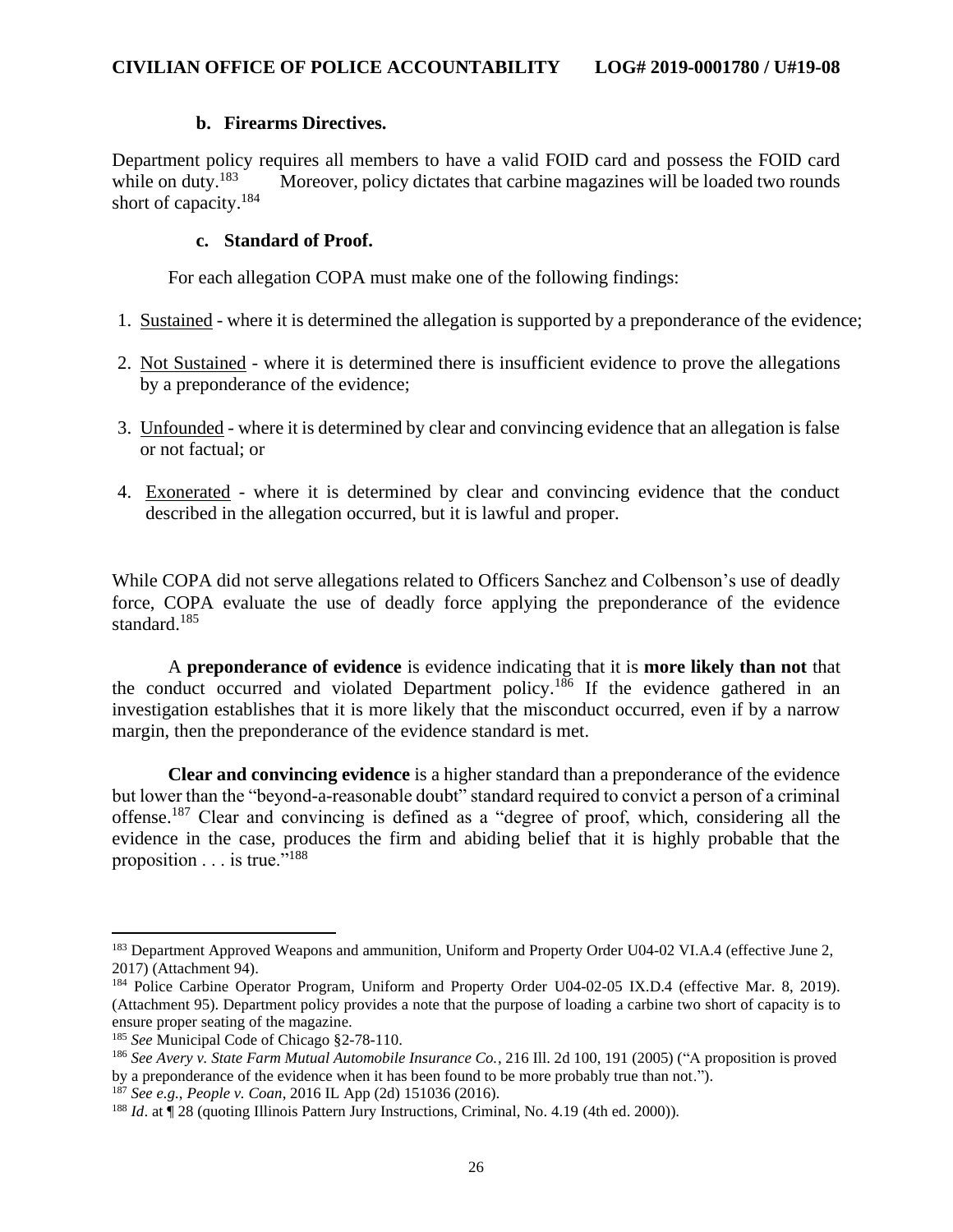#### **VII. LEGAL ANALYSIS**

A preponderance of the evidence demonstrates that each of Officer Sanchez's and Colbenson's use of deadly force was objectively reasonable under the totality of the circumstances. Their firearm discharges were a necessary and proportional last resort to prevent the imminent threat of death or great bodily harm posed to officers and others.

In reaching its conclusions, COPA evaluated all available statements and evidence discussed above, to weigh the credibility of all involved parties. COPA recognizes that the statements of Officers Sanchez and Colbenson are the only evidence that **posed** an imminent threat at the moment the officers discharged their firearms. Given the totality of the evidence and in the absence of contradictory evidence, COPA cannot conclude that the statements of Officer Sanchez or Officer Colbenson are inaccurate or untruthful. Rather, as part of its review, COPA found Officers Sanchez and Colbenson to be credible.<sup>189</sup> Their statements are materially consistent with each other and with the statements of the other officers on scene, and are supported by video, firearm, and physical evidence, all suggesting that was becoming increasingly threatening and aggressive as the situation developed.

# **A. In each case, Officer Sanchez's and Officer Colbenson's use of force was permissible under Department policy.**

1. Officer Sanchez's and Officer Colbenson's use of force was objectively reasonable given the circumstances known to them at the time.

COPA finds that it was objectively reasonable for Officer Sanchez and Officer Colbenson to believe that posed an imminent threat of death or great bodily harm for the following reasons.<sup>190</sup>

*First,* the officers were informed before and upon their arrival that was armed with a firearm and that he had discharged his firearm already. They had also been told that was starting to come down the stairs in the home towards officers. At the time the officers used force, the officers believed had come down the top steps to the landing and was beginning to round the corner as if, according to Officers Sanchez and Colbenson, he was going to come down the main flight of steps.<sup>191</sup> Officer Sanchez said that at this time, pointed the weapon aggressively and verbally refused to put his gun down. Officer Sanchez then fired his weapon. Officer Colbenson also saw holding the firearm, just after Officer Sanchez fired the first

<sup>&</sup>lt;sup>189</sup> COPA additionally finds Mr. **and all other officers to be credible and their accounts to corroborate** the shooting officers' accounts of why they used deadly force. However, they were not eyewitnesses to any of the officers' firearm discharges, and, therefore, have limited weight in evaluating the officers' uses of deadly force.

<sup>&</sup>lt;sup>190</sup> COPA analyzed each officer's use of force independently, however, due to the significant similarity between the officers' perspective and their articulated justification regarding their use of force, COPA provides one summary which encompasses both officers' use of force.

<sup>&</sup>lt;sup>191</sup> The crime scene photos depicting firearm and the location of blood pooled on the stair landing and splattered on the walls are consistent with Officer Sanchez's description of beginning to come down the stairs. (Att. 126, pages 39-43).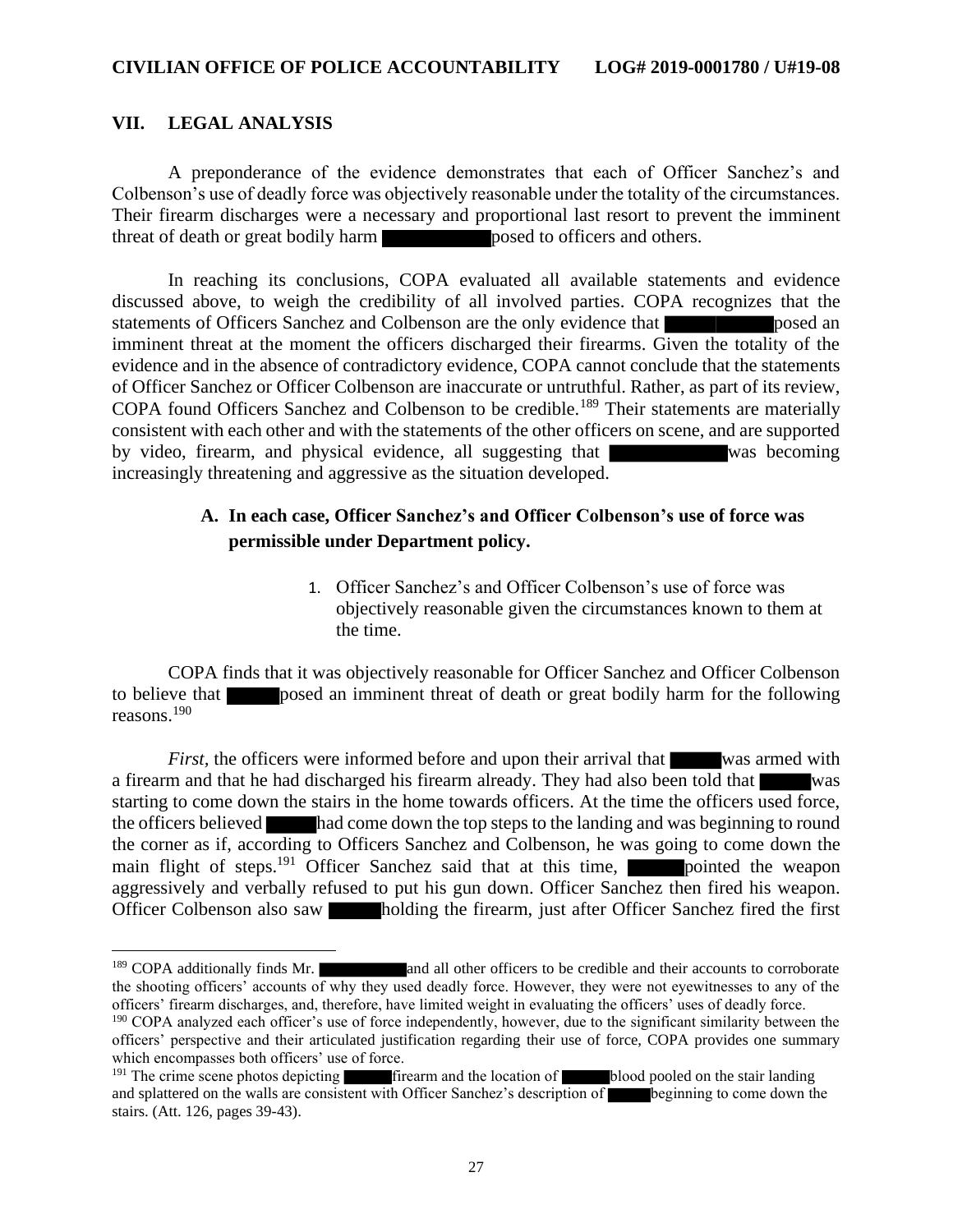volley of shots. Officer Colbenson said that was holding the firearm outward, in a manner that he believed to be a threat. Under these circumstances, the officers reasonably believed that now posed a threat to them, and any other officer present.

*Second*, the preponderance of the evidence supports that had an instrument to cause death or great bodily harm, because he was armed with a firearm. The fact that he had a firearm was initially reported by who ran down the steps not long after officers arrived, shouting for help and stating that had a gun. then explained firearm in detail to district officers (who subsequently conveyed that information over OEMC). The fact that had a weapon was corroborated by telling the officers that he had a gun in his hand and confirmed when began firing, which was overheard on the BWC of the officers inside the residence. Officers Sanchez and Colbenson both stated that, prior to arrival, they heard over the radio that was armed, and they are further captured on BWC being briefed by the other officers that has a gun and had fired. The two officers then confirmed this information for themselves when they saw firearm as he showed his body from around the corner at the top of the stairs.

> 2. Officer Sanchez's and Officer Colbenson's use of force was necessary and proportional under the circumstances.

COPA finds that Officers Sanchez and Colbenson each used the amount of force required under the circumstances to serve a lawful purpose. Their force was, in each case, proportional to the threat, actions, and level of resistance that offered. As discussed above, Officers Sanchez and Colbenson fired their weapons believing that was pointing his weapon in their direction and beginning to approach the officers at the bottom of the stairs. The officers had been told that had already fired his weapon several times. also repeatedly refused to disarm when  $\overline{\text{officers}}$  directed him to do so. therefore presented a high level of threat and resistance. Officer Sanchez and Colbenson each stopped firing when they no longer perceived as a threat.

> 3. Officers' attempts to de-escalate were sufficient under the totality of the circumstances.

In addition to these factors, several officers, including Officer Sanchez, made reasonable attempts to deescalate the encounter. The de-escalation attempts began with the district officers, led by Officer Bennett, who communicated with prior to the arrival of SWAT. Through this communication, as well as using their positioning at the bottom of the steps, the officers were able to use time as a tactic to prolong the encounter without using deadly force. However, during this communication fired his weapon six times, and officers were unsure where he was firing. He also made a threat that he would "smoke" any officer who came up the stairs.<sup>192</sup> Moreover, as the conversation progressed, officers believed that moved closer to the top of the stairs.

As SWAT took control of the scene, Officer Sanchez, who is CIT trained, also attempted to establish and continue verbal communication with This initial part of this conversation is captured on the BWC of the other officers, with Officer Sanchez yelling "talk to me

<sup>192</sup> *See,* BWC Video of Officer Bennett (Attachment 64), at T16:31:55Z.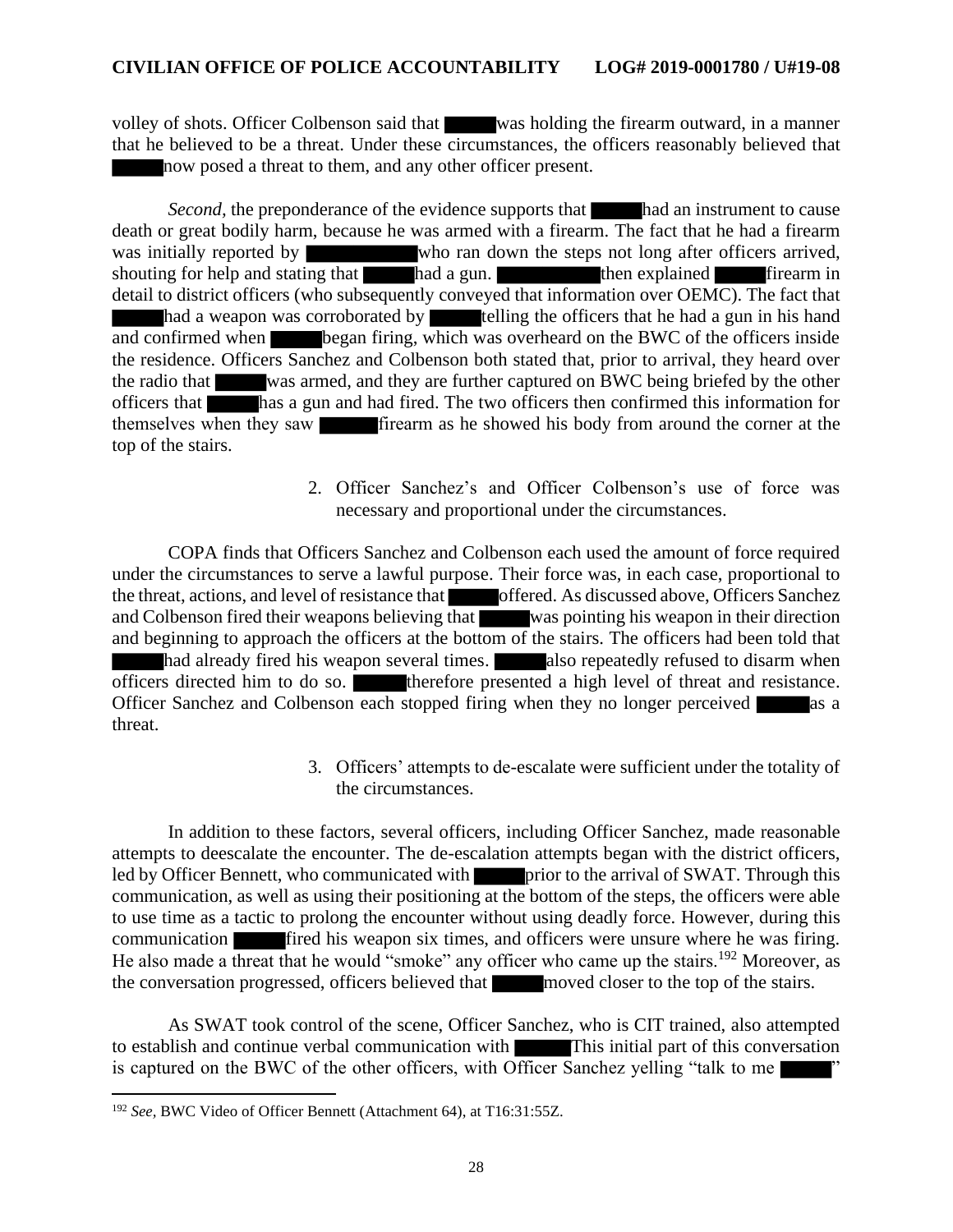"how you doing?", and "I'm trying to help you out, can I help you out?"<sup>193</sup> According to Officer Sanchez, he attempted to talk to  $\blacksquare$  for a few minutes prior to shooting which is consistent with the timing of when SWAT arrived and when gunshots were heard on BWC.

However, Officer Sanchez articulated that he was unable to continue this communication effectively, and that he did not believe he was able to use the time as a tactic, and positioning aspects of de-escalation. Officer Sanchez thought he could not use time or positioning because was beginning to come down the stairs, which would have led him immediately to the front door, so Officer Sanchez believed he needed to stand his ground so that could not endanger officers who may not yet have cleared the house and/or officers or civilians outside the home. Additionally, Officer Sanchez indicated that came down the steps pointing the firearm aggressively; Officer Colbenson also described that when he saw the gun, he believed that hand on his firearm posed a threat.

COPA acknowledges that the District Officers, led primarily by Officer Bennett engaged in dialogue with for approximately thirty-one minutes, and did not resort to use of deadly force even when shot his weapon multiple times, while on the other hand, Officers Sanchez and Colbenson used deadly force within six minutes of entering the home. However, was beginning to become more aggressive even before SWAT arrived, as evidenced by his threat to "smoke" officers and the appearance that he was getting closer to the top of the steps. Once Officer Sanchez took over the attempted dialogue,<sup>194</sup> continued to act in a manner that Officer Sanchez described as refusing help. then came down the stairs and showed himself to officers and did so while pointing his gun in a manner that Officer Sanchez believed to be threatening. These actions, coupled with Officer Sanchez' belief that would pose a threat to officers inside the home as well as officers and civilians outside the home if he came down the stairs, rendered it objectively reasonable for Officer Sanchez as well as Officer Colbenson, to believe that deadly force was necessary last resort, even though the District Officers had engaged for far longer without using deadly force.

> 4. Officer Sanchez's and Officer Colbenson's use of deadly force was authorized under Department policy.

COPA finds that **actions** during the incident, as described more fully above, constituted an imminent threat of deadly or great bodily harm to Officers Sanchez and Colbenson and other officers. First, Officers Sanchez and Colbenson reasonably believed that was becoming increasingly aggressive and beginning to move down the stairs while pointing his firearm in the officers' direction and that action was therefore necessary to protect against death or great bodily harm. Second, had the means and opportunity to cause great bodily harm through his continued possession of a loaded firearm. Third, it was objectively reasonable for Officers Sanchez and Colbenson to believe that **had the opportunity and ability to cause** death or great bodily harm. had already fired the weapon several times prior to their

<sup>193</sup> *See,* BWC Video of Sergeant Coffey (Attachment 144), at T16:43:30Z-T16:45:00Z.

<sup>&</sup>lt;sup>194</sup> Officer Sanchez can be heard speaking to on the BWC of Officer Bennett between approximately T16:44:32Z to T16:45:00Z, at which time Officer Bennett exits the residence from the rear.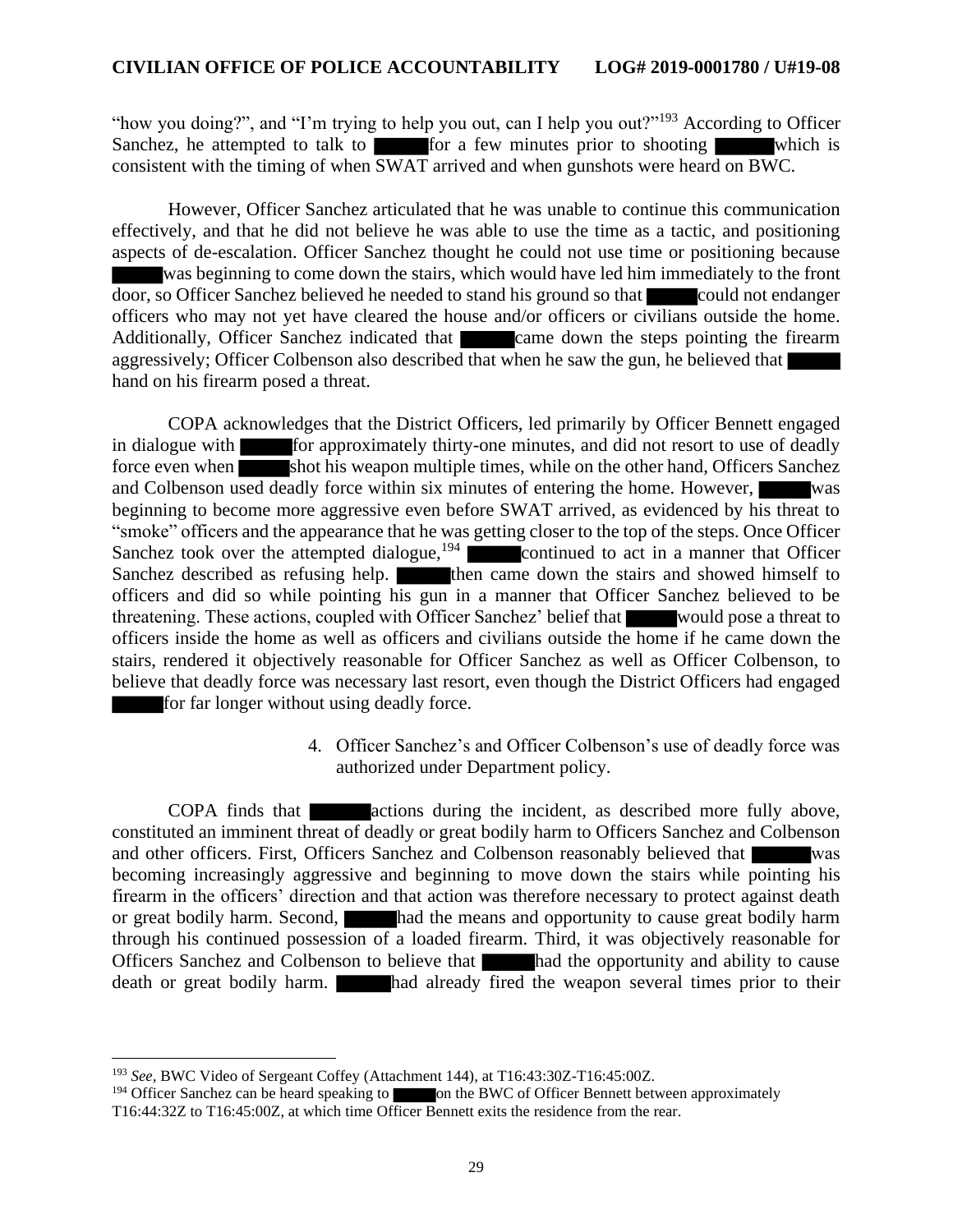arrival.<sup>195</sup> While it was unclear to any officers where those shots went,<sup>196</sup> a few minutes prior to SWAT's arrival, OEMC stated over the radio that the backyard was a "hot zone" due to the fact that bedroom overlooked the yard. Officers Sanchez and Colbenson knew that the officers were vacating the home through the rear and could be in the line of fire.<sup>197</sup> Additionally, as Officer Sanchez articulated to COPA, he believed that was coming down the stairs that led to the front door, which would lead him to any officers or other people on the street. Thus, in the initial portion of Officer Sanchez' and Colbenson's interaction with he had the opportunity to cause death or great bodily harm to the officers exiting through the back, and as the encounter progressed to coming down the stairs, he now posed a threat of death or great bodily harm to Officers Sanchez and Colbenson, any other officer still inside, and the large number of officers outside on the street. For these reasons, met the definition of an "assailant" under Department policy. Accordingly, Officers Sanchez and Colbenson were authorized to use deadly force under Department policy.

### **B. Officer Colbenson violated Department firearms directives by failing to possess a valid FOID card on the date of the incident and by underloading his carbine.**

**1.** Allegation #1 against Officer Colbenson is sustained because he did not possess a valid FOID card on the date of the incident.

Officer Colbenson admitted to COPA that his FOID was expired on the date of the shooting. His education and training records do not show him having a FOID card number or a FOID expiration date. Therefore, COPA finds that Allegation #1 against Officer Colbenson that he violated of Department policy in that his Firearm Owner's Identification Card (FOID) was expired is SUSTAINED in violation of Rule 6.

**2.** Allegation #2 against Officer Colbenson is sustained because he underloaded his carbine.

Officer Colbenson admitted to COPA that he was underloaded by three rounds short of capacity. This is supported by physical evidence showing that he fired two shots, but his firearm was five shots under capacity following the incident. COPA acknowledges that the department's MIN report indicated that there were 25 live rounds in the magazine following the shooting. However, the ISP report indicates there were only 24 rounds, and COPA observed only 24 rounds during their viewing of the break-down of the firearm. Therefore, COPA finds that there were 24 rounds in the magazine, with one in the chamber, following the shooting, which was one below required under Department policy.

<sup>&</sup>lt;sup>195</sup> Officer Sanchez indicated to COPA that he knew prior to arrival that had fired shots; however, he did not know how many shots or where they were fired from. Statement of Officer Orlando Sanchez, Jr. to COPA dated August 6, 2019 (Attachments 88, 89), at p. 27 lines 9-19.

<sup>&</sup>lt;sup>196</sup> Once he exited the home, Officer Bennett explained to other officers that he believed was shooting out the bedroom window, however, this was not corroborated.

 $197$  Officer Sanchez did not expressly state that he had heard this transmission.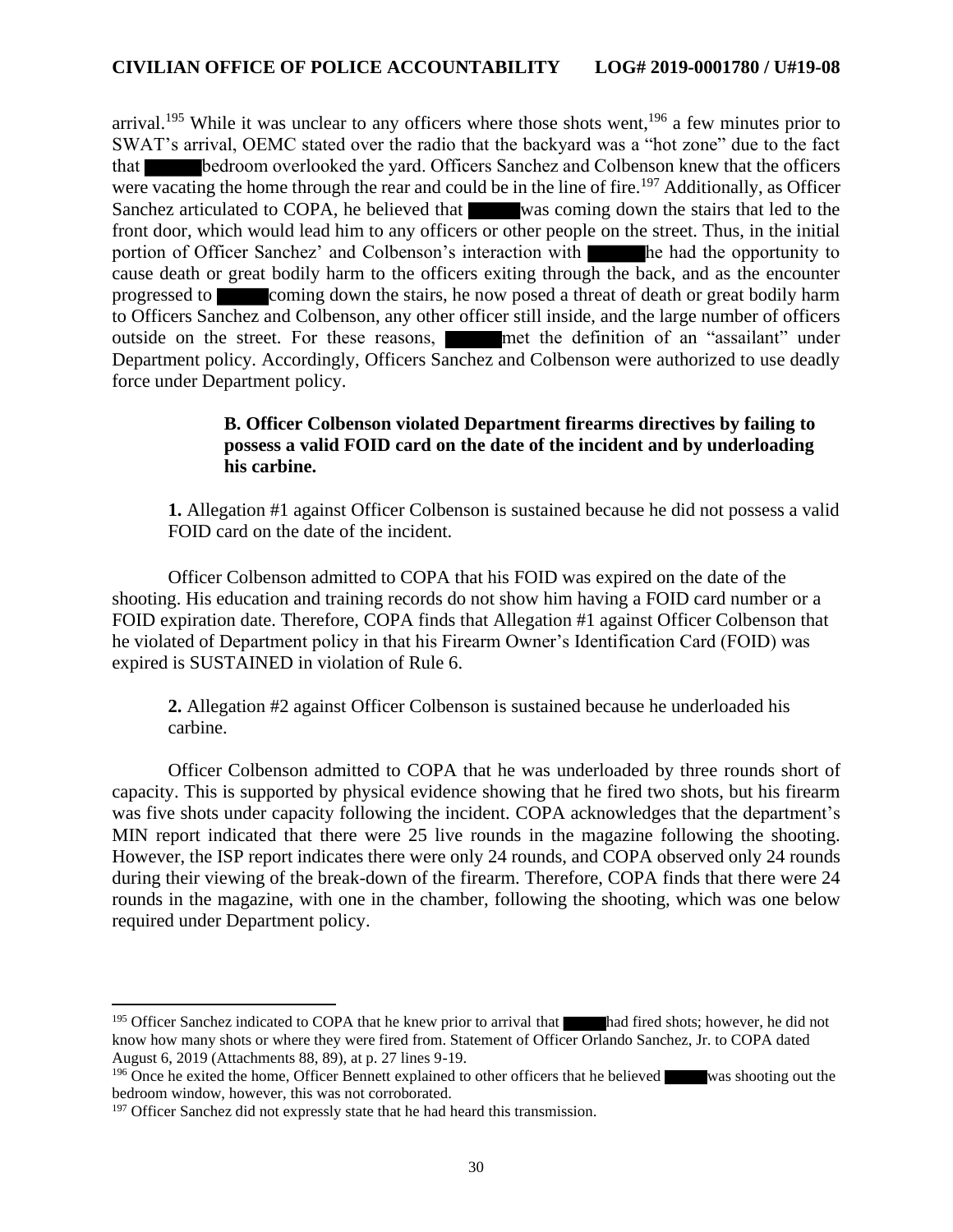While Officer Colbenson explained that he underloads his firearm for safety reasons, Department policy does not provide an exception allowing officers to underload their carbines. Additionally, COPA was unable to locate any record, nor did Officer Colbenson provide, any written record of requesting an exception. Therefore, COPA finds that Allegation #2 against Officer Colbenson in that he violated Uniform and Property Order U04-02-05, in that his carbine magazine was underloaded three rounds short of capacity, in excess of the permissible two round allowance is SUSTAINED in violation of Rule 6.

# **VIII. RECOMMENDED DISCIPLINE FOR SUSTAINED ALLEGATIONS**

## **a. Officer Daniel Colbenson**

## **i. Complimentary and Disciplinary History**

Officer Colbenson's Complimentary History includes: 1 – 2004 Crime Reduction Ribbon, 1 – 2009 Crime Reduction Award, 1 – 2019 Crime Reduction Award, 1 – Attendance and Recognition Award, 10 – Complimentary Letters, 2- Department Commendations, 14 – Emblem of Recognition-Physical Fitness, 69 – Honorable Mentions, 1 – Honorable Mention Ribbon Award, 1 – Life Saving Award, 1 – NATO Summit Service Award, 1 – Presidential Election Deployment Award 2008, and 1 – Unit Meritorious Performance Award. Officer Colbenson does not have Sustained CR or SPAR history.

### **ii. Recommended Penalty**

COPA finds that the allegation for Officer Colbenson failing to possess a valid FOID card at the time of the incident, and for underloading his carbine is Sustained. Officer Colbenson offered a reasonable explanation with respect to his decision of underload his carbine and COPA does not have serious concerns about his conduct with respect to that allegation. However, the failure to maintain a valid FOID card is serious in nature. A sworn officer's right to carry and use a firearm is premised on having the necessary credentials and training. While it may seem like an inconsequential matter, civilians are arrested and charged with criminal offenses for possessing firearms without the proper credentials. The Department must hold its officers to the same standards it expects of the public, if not higher. The mitigating factor for Officer Colbenson is that upon realizing the issue, he acted quickly to renew his FOID card. Accordingly, COPA recommends a 30-day suspension.

## **IX. CONCLUSION**

For the reasons discussed above, COPA finds that a preponderance of the evidence establishes that it was objectively reasonable for Officers Sanchez and Colbenson to find that posed an imminent threat of death or great bodily harm, and that their use of deadly force was necessary, proportional, and used as the last resort. Therefore, COPA finds Officers Sanchez's and Colbenson's use of deadly force complied with Department policy.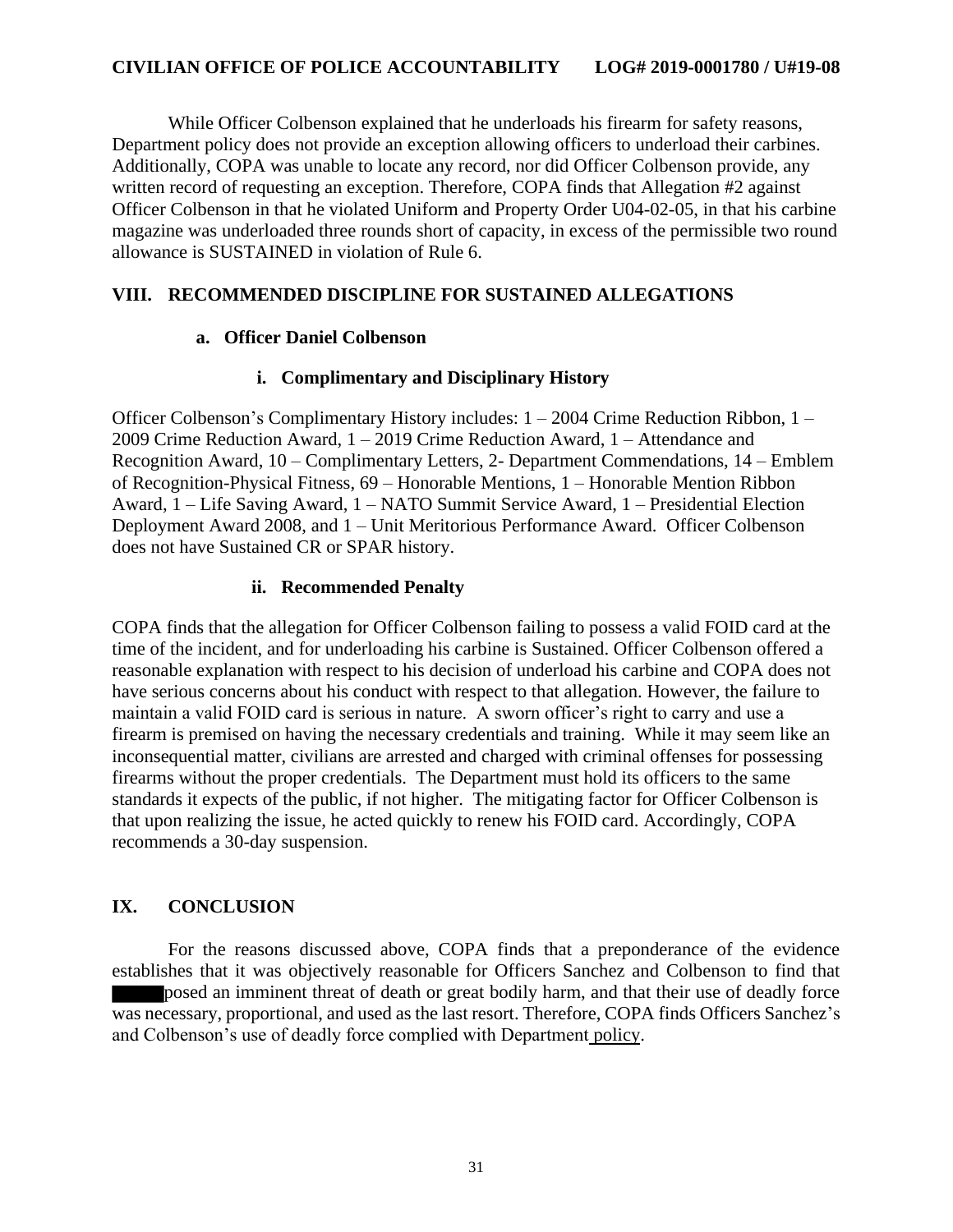| <b>Officer</b>                               | <b>Allegation</b>                                                                                                                                                                                                                                | Finding/<br><b>Recommendation</b> |
|----------------------------------------------|--------------------------------------------------------------------------------------------------------------------------------------------------------------------------------------------------------------------------------------------------|-----------------------------------|
| <b>Officer Daniel</b><br>Colbenson $\#16857$ | It is alleged by the Civilian Office of Police<br>Accountability that on or about May 22, 2019, at<br>approximately 11:00 a.m., in the area of<br>Street:                                                                                        |                                   |
|                                              | 1. Officer Colbenson was in violation of<br>department policy in that his Firearm Owner's<br>Identification Card (FOID) was expired in<br>violation of Rule 6.                                                                                   | <b>SUSTAINED</b>                  |
|                                              | 2. Officer Colbenson was in violation of Uniform<br>and Property Order U04-02-05, in that his carbine<br>magazine was underloaded three rounds short of<br>capacity, in excess of the permissible two round<br>allowance in violation of Rule 6. | <b>SUSTAINED</b>                  |
|                                              |                                                                                                                                                                                                                                                  |                                   |

In regard to the allegations against Officer Colbenson, based on the analysis set forth above, COPA makes the following findings:

# Approved:



\_\_\_\_\_\_\_\_\_\_\_\_\_\_\_\_\_\_\_\_\_\_\_\_\_\_\_\_\_\_\_\_\_\_\_\_\_\_\_\_\_\_\_\_\_\_\_\_\_\_\_\_\_

8-31-2021

\_\_\_\_\_\_\_\_\_\_\_\_\_\_\_\_\_\_\_\_\_\_\_\_\_\_\_\_\_\_\_\_\_\_\_\_\_\_\_ Angela Hearts-Glass Date *Deputy Chief Investigator*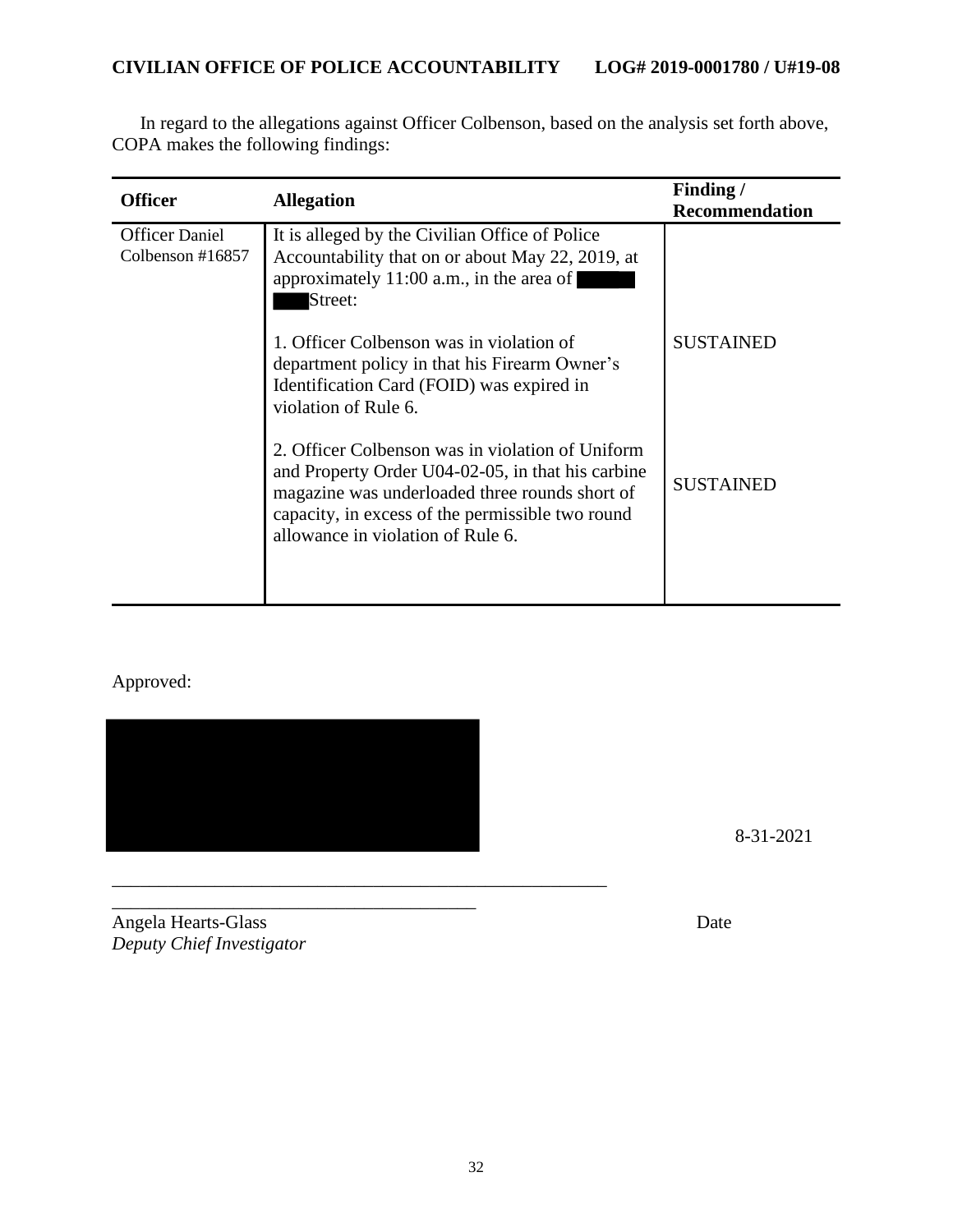

8-31-2021

\_\_\_\_\_\_\_\_\_\_\_\_\_\_\_\_\_\_\_\_\_\_\_\_\_\_\_\_\_\_\_\_\_\_\_\_\_\_\_\_\_ **Andrea Kersten** Date *Interim Chief Administrator*